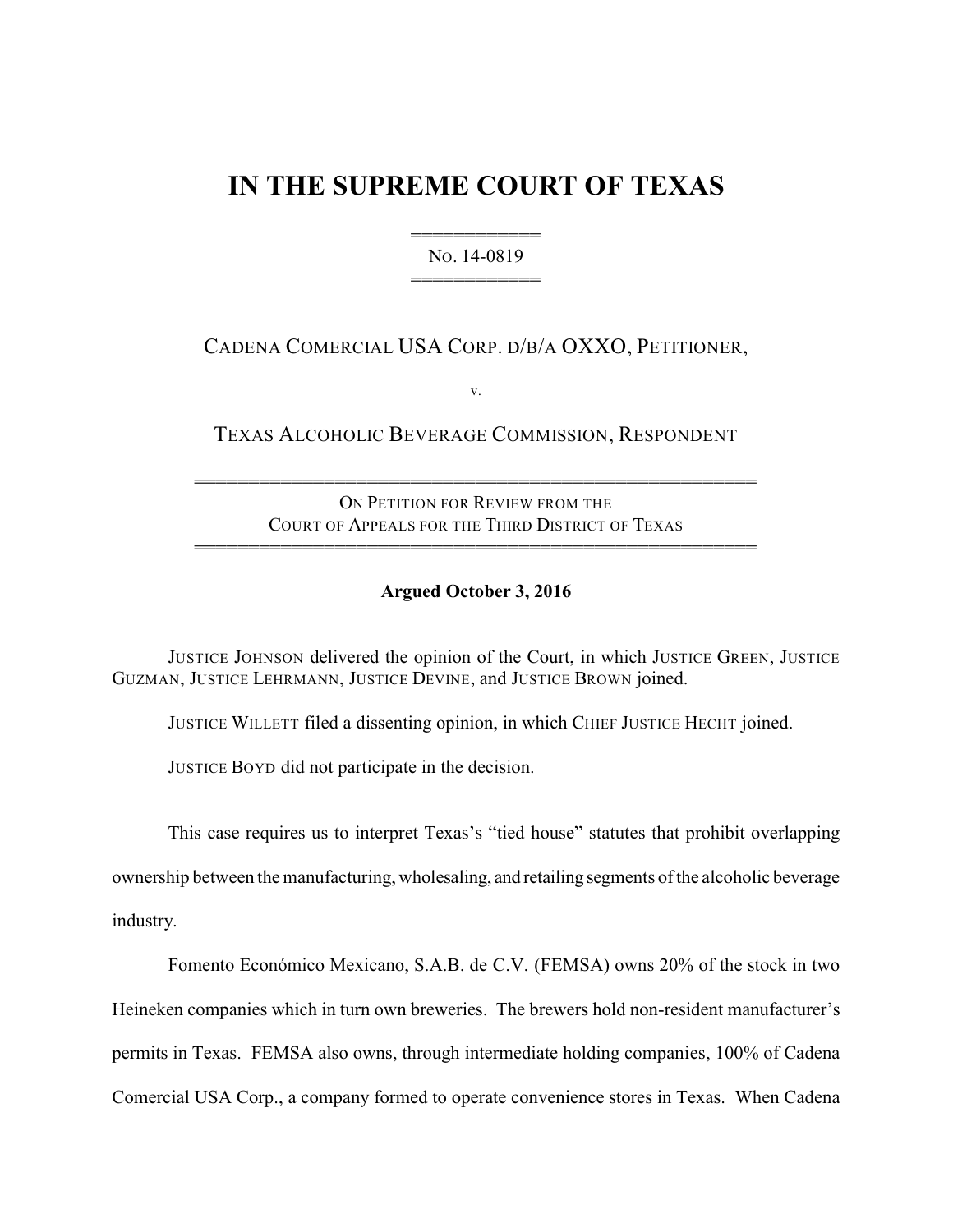sought a retailer's permit to sell alcohol, the Texas Alcoholic Beverage Commission (TABC) protested the permit's being granted on the basis that FEMSA's ownership interests in Cadena and Heineken would violate the tied house statutes if the permit were granted. The county judge in an administrative hearing agreed with the TABC. The district court judge did likewise, and the court of appeals affirmed.

We affirm.

## **I. Background**

### **A. Underlying Facts**

Petitioner Cadena is a Texas corporation and whollyowned subsidiaryofFEMSA, a Mexican entity. Before 2010, FEMSA was directly involved in brewing beer. It transferred that part of its business to Heineken N.V. and Heineken Holding, N.V. (collectively, the Heineken Group) in exchange for more than 72 million shares of stock in Heineken N.V. and more than 43 million shares in Heineken Holding N.V.—a 20% combined interest in the Heineken Group. FEMSA's holdings make it the largest shareholder in the Heineken Group except for the parent companies that own the controlling shares. The Heineken Group, through a series of intermediary companies, owns three brewers (the Heineken Brewers).

When FEMSA obtained its interest in the Heineken Group, it entered into a Corporate Governance Agreement that entitles FEMSA to appoint one of Heineken Holding N.V.'s five directors and two of ten members of the Supervisory Board of Heineken N.V. The Agreement also specifies that FEMSA is not given "any right or control or influence or consultation right or other form of cooperation" relating to the Heineken Group. Similarly, L'Arche Green, a parent company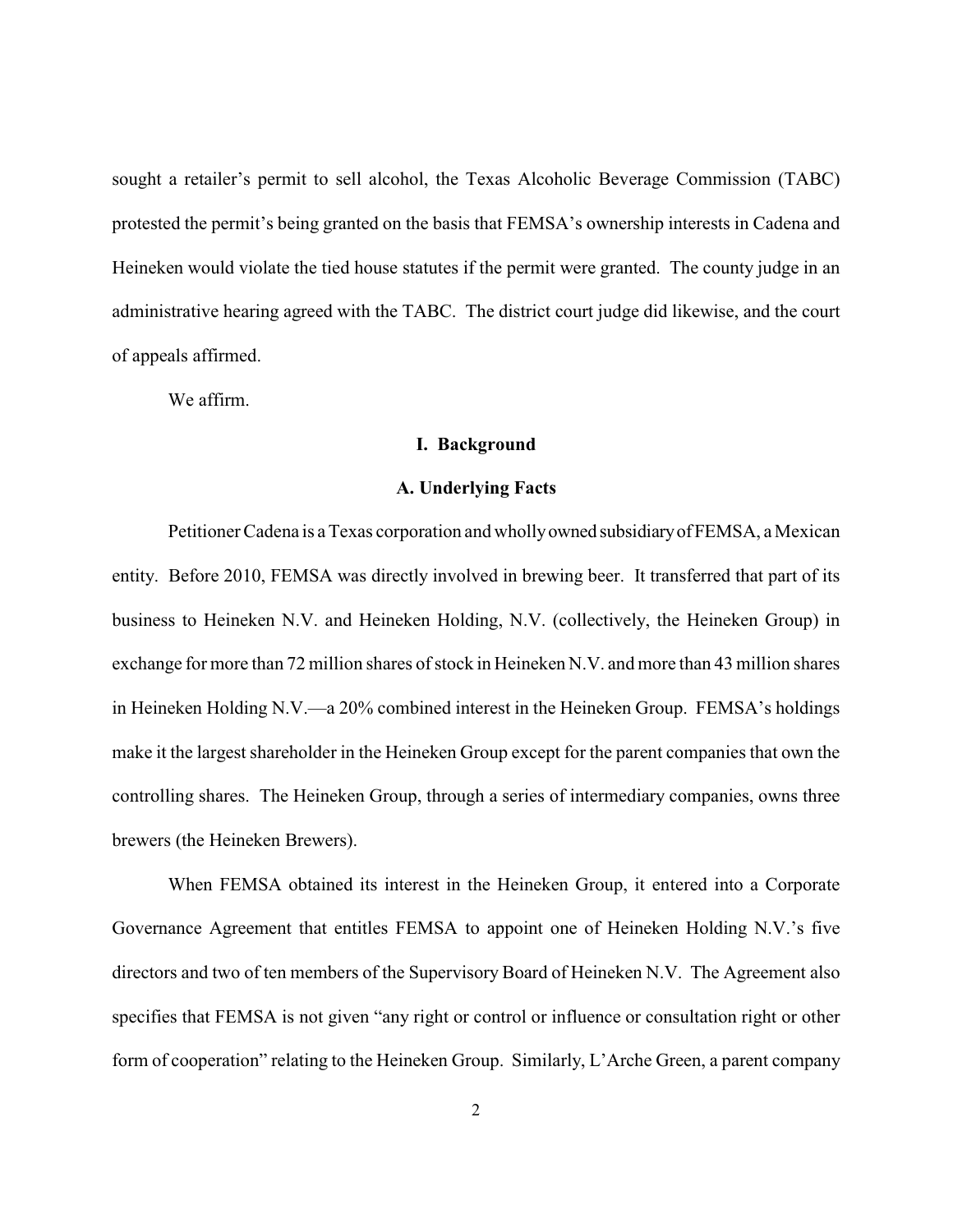of the Heineken Group, reserved all rights to make decisions in its management of the Heineken Group, "independently and at their sole discretion and without any requirement to consult or cooperate with . . . FEMSA." The Agreement bars the Heineken Group from acquiring any stock in FEMSA.

FEMSA owns approximately 10,000 convenience stores concentrated in Mexico and Colombia that operate under the name OXXO, and it continues to open more regularly. FEMSA formed Cadena to extend FEMSA's retail convenience store business into Texas. Cadena wanted to sell wine and beer in its stores, which in Texas would require it to have a wine and beer retailer's off-premises consumption permit. When Cadena tried to obtain one of these permits from the TABC, routine financial disclosures it made during the application processrevealed FEMSA's 100% ownership of Cadena as well as its significant ownership interest in the Heineken Group, which owns the Heineken Brewers that, in turn, hold Texas non-resident brewer's permits. The TABC protested Cadena's permit on grounds that granting it would result in a violation of the Texas tied house statutes, and rejected its application.

## **B. Texas's Tied House Statutes**

The Texas tied house statutes are found in the Texas Alcoholic Beverage Code. *See* TEX. ALCO.BEV.CODE §§ 102.01–.82. The genesis of the provisions was the Liquor Control Act, which the Legislature adopted two years after the repeal of Prohibition. *See*Texas Liquor Control Act, 44th Leg., 2d C.S., ch. 467, §§ 1–23, 1935 Tex. Gen. Laws 1795. The Liquor Control Act's progenywere eventually codified into the Alcoholic Beverage Code. An Act Adopting the Alcoholic Beverage Code, 65th Leg., R.S., ch. 194, § 1, 1977 Tex. Gen. Laws 391 (codified as amended in TEX. ALCO.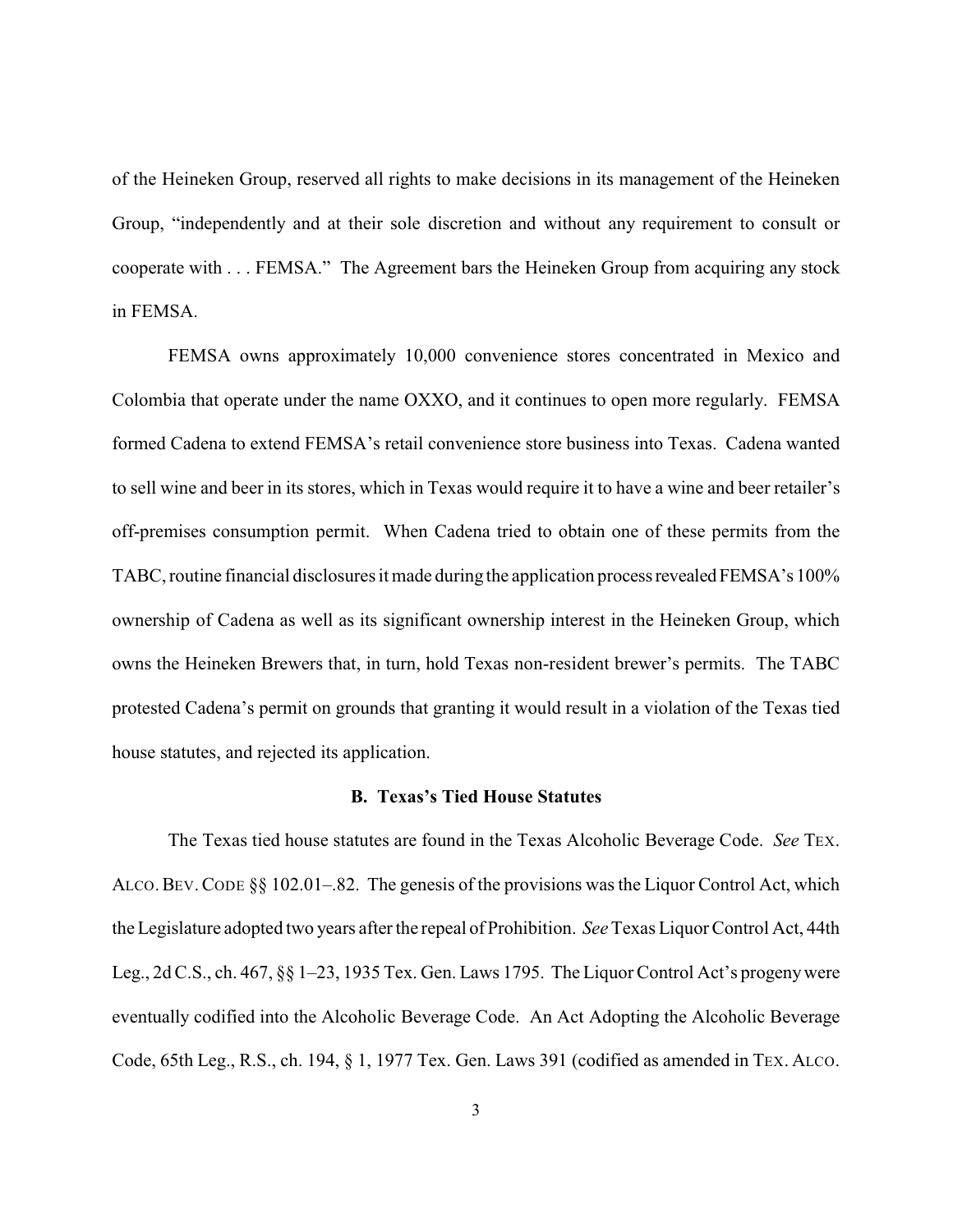BEV. CODE §§ 1.01–251.82). The catalyst for the tied house provisions was a fear of returning to the state of affairs before Prohibition when tied houses played what was thought to be a substantial role in over-intoxicating society. The provisions are designed to prevent certain overlapping relationships between those engaged in the alcoholic beverage industry at different levels, or tiers. *See* TEX. ALCO. BEV. CODE § 102.01(a)–(b).

Pre-Prohibition tied houses generally developed from tavern owners selling their taverns to brewers and becoming the brewers' tenants. *See generally*, D. M. Knox, *The Development of The Tied House System in London*, 10 OXFORD ECON. PAPERS, NEW SERIES, no. 1, 1958, at 66–83. Financial conditions and other factors made these agreements a near-necessity for tavern owners to survive economically. Most of the agreements included a stipulation that the tavern would only sell the brewer–landlord's products. The brewer then had a vested interest in the tavern selling as much of the brewer's beer as possible, with little or no regard for the personal or societal effects. This tied house phenomenon contributed to the push for Prohibition.

When Prohibition ended, lawmakers started from a relatively clean slate with respect to regulating the alcoholic beverage industry, and their goal was to prevent a return to the pre-Prohibition status. *See* TEX. ALCOHOLIC BEVERAGE COMM'N, THE HISTORY OF THE TEXAS ALCOHOLIC BEVERAGE COMMISSION 1–2 (2005). One of the targets was tied house relationships. In an attempt to prevent these relationships from forming, the Code provides for "strict adherence to a general policy of prohibiting the tied house and related practices." TEX. ALCO. BEV. CODE § 102.01(b). The Code defines "tied house" as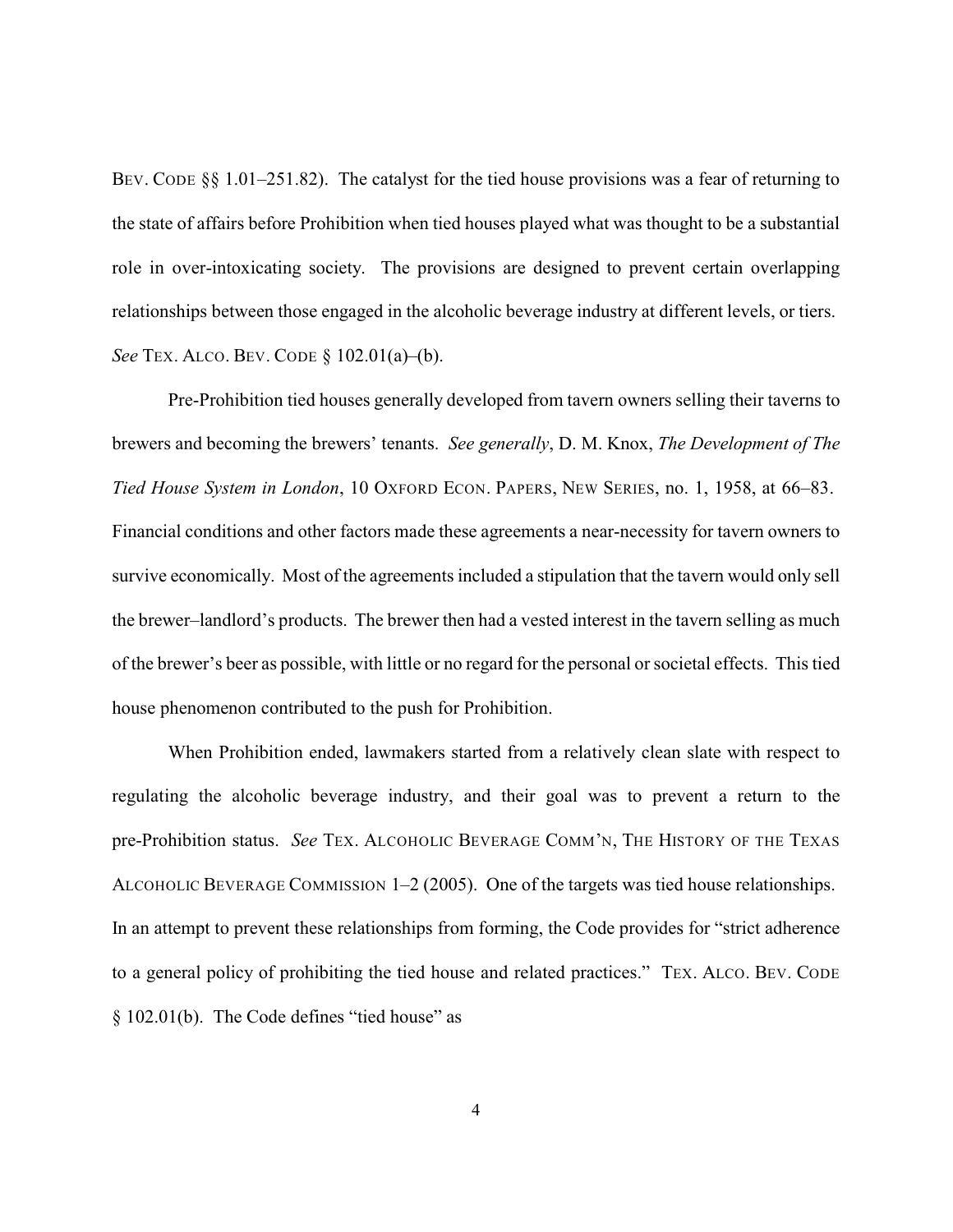any overlapping ownership or other prohibited relationship between those engaged in the alcoholic beverage industry at different levels, that is, between a manufacturer and a wholesaler or retailer, or between a wholesaler and a retailer, as the words "wholesaler," "retailer," and "manufacturer" are ordinarily used and understood ....

*Id.* § 102.01(a). The Code contains numerous provisions designed to achieve this overarching goal by separating the industry into three independent tiers: manufacturing (brewing), distribution, and retail. *See id.* §§ 102.01–.82. It attempts to achieve this separation by prohibiting cross-tier relationships. Several of these provisions served as grounds for the TABC's protest of Cadena's application for a permit.

## **C. Procedural Background and Positions of the Parties**

During the retail permit application process, an applicant such as Cadena must submit designated disclosure forms to the TABC. *Id.* §§ 26.03, 61.31(a). Based on information in these forms, the TABC either protests the application or grants the permit. *Id.* § 61.31(a). If the TABC finds there are reasonable grounds to protest the permit, then it is required to do so and reject the application. *Id.*

If the TABC rejects a permit application, the applicant mayrequest an administrative hearing before the county judge in the county in which the applicant desires to conduct business. *Id.* §§ 61.31–.32. If the county judge finds no legal grounds to refuse the application, the judge orders the TABC to grant the permit. *See id.* § 61.32. If the judge denies the application, the applicant has thirty days to appeal to the district court. *See id.* § 61.34.

Here, the TABC determined that Cadena's connection to the Heineken Brewers through FEMSA's 100% ownership of Cadena and large ownership interest in the Heineken Group meant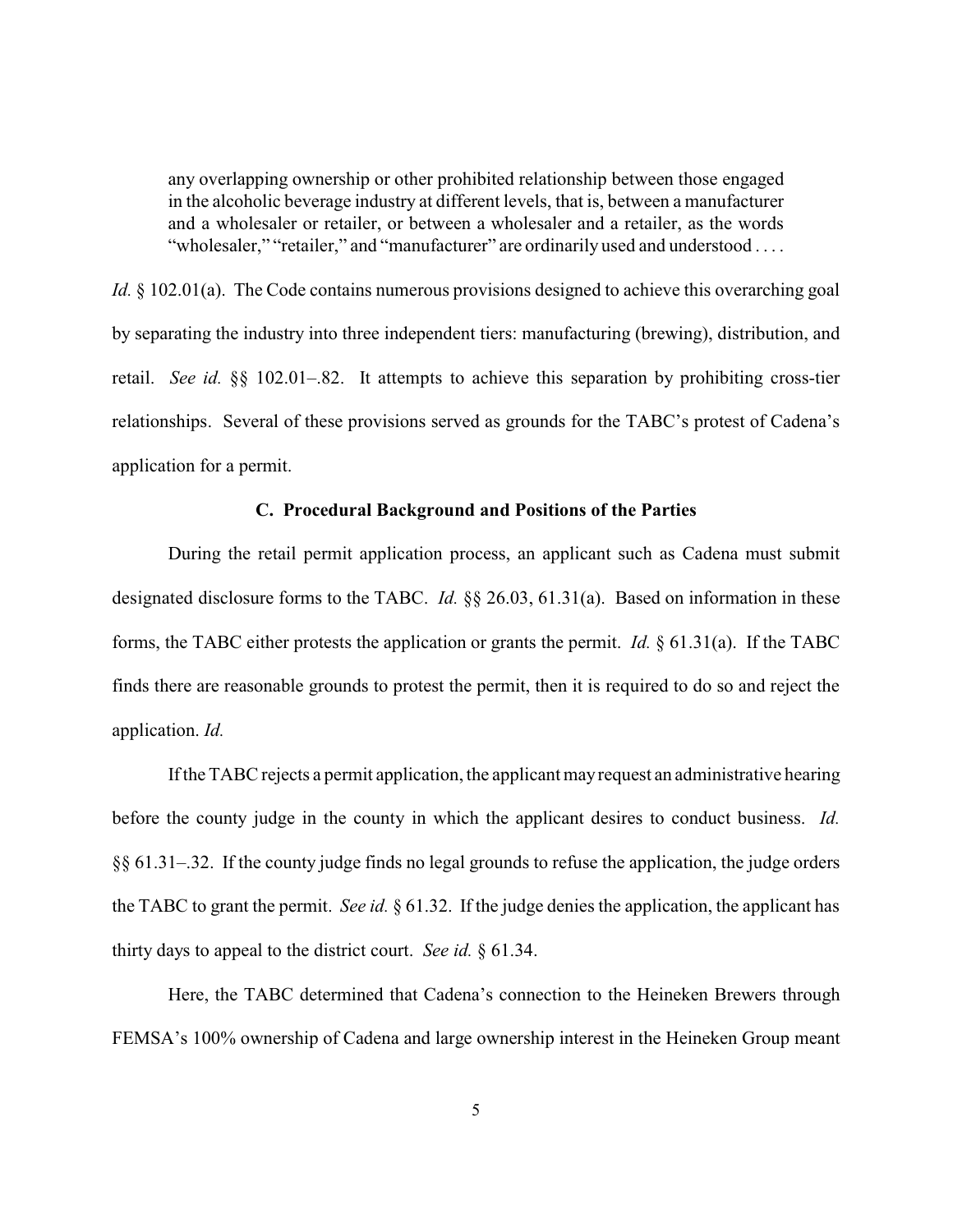that granting the retail permit would result in Cadena having overlapping interests in the manufacturing and retail levels of the industry in violation of four separate provisions of the tied house statutes. Thus TABC protested and rejected Cadena's application.

The matter then proceeded to an evidentiary hearing before the county judge. At the hearing, the parties stipulated to the corporate relationships between Cadena, FEMSA, and the Heineken companies. The TABC further stipulated that the five statutory provisions at issue were the only grounds for its protesting Cadena's application. During the hearing, the TABC's licensing director and an expert in alcoholic-beverage industry laws testified that if an entity in one tier of the industry owned even one share of stock in a member of another tier, the overlapping ownership would violate the statutory tied house prohibitions. The TABC argued that FEMSA's interests in Cadena and the Heineken Brewers were prohibited "interests" under the Alcoholic Beverage Code under any interpretation. Although the TABC disputed that actual cross-tier control of entities is required to implicate the tied house restrictions, it nevertheless asserted that FEMSA *could* control the Heineken Brewers because of its ability to appoint directors to the Heineken Group's boards. It also argued the court should impute this connection to Cadena for regulation purposes.

Conversely, Cadena argued that the only "interest" sufficient to violate the tied house prohibitions is one allowing simultaneous actual financial or administrative control of entities in different tiers. Under Cadena's interpretation, its permit application should have been granted as a matter of law because FEMSA has no ability to manage or control either the Heineken Holding Companies or the Heineken Brewers. As a result, Cadena argued, granting its application would not violate the tied house statutes because no company within the business structure would have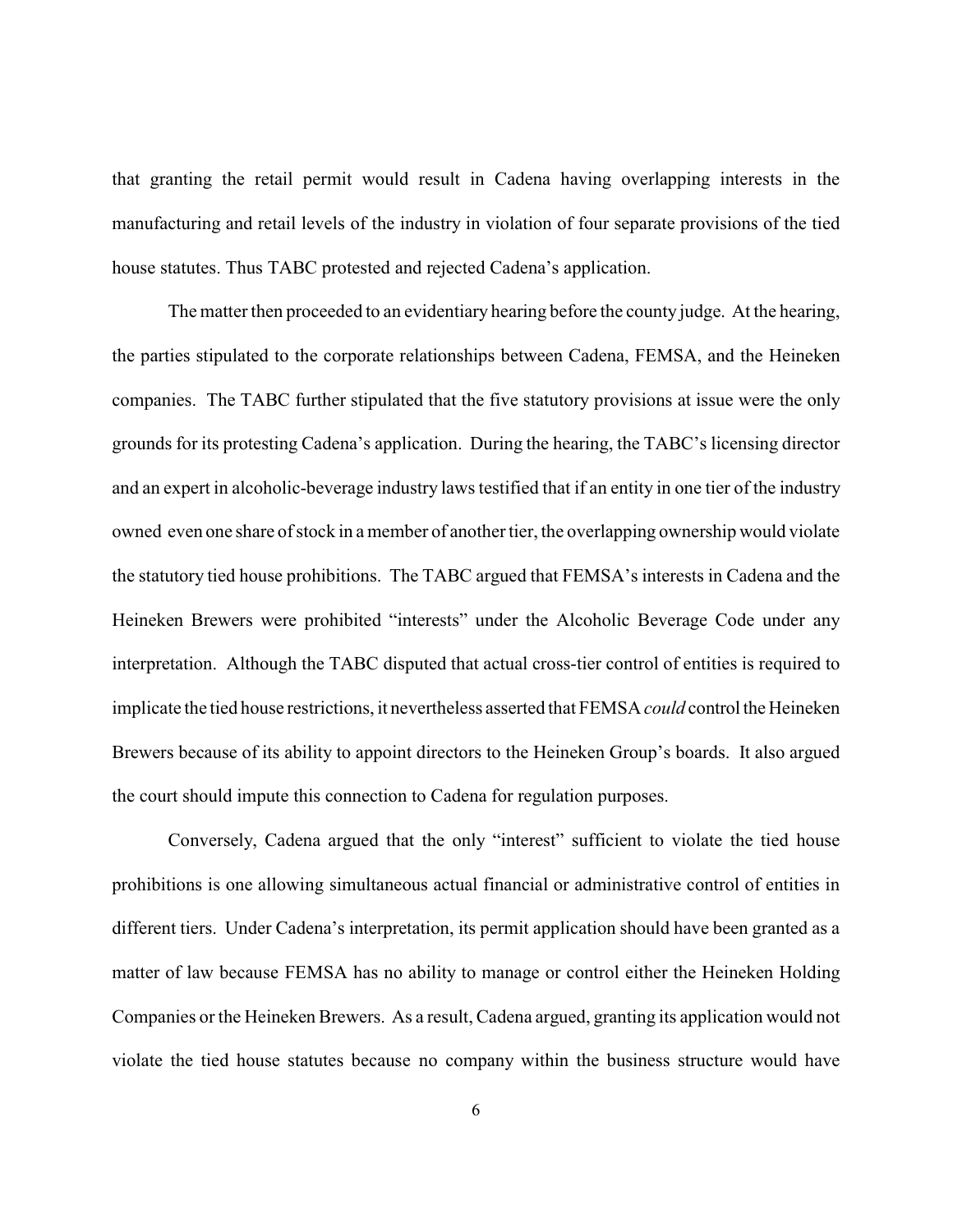managing control over entities in more than one tier. Cadena further maintained that FEMSA's remote connection with the Heineken Brewers was too attenuated to implicate historical tied house concerns, and that the interest could not be imputed to Cadena without piercing the corporate veils of all the entities involved.

Following the administrative hearing, the county judge denied Cadena's application based on the statutory grounds cited by the TABC, finding that: (1) Cadena "has a real interest in the business or premises of the holder of a manufacturer's or distributor's license"; (2) "[f]or licensing purposes, as a subsidiary of FEMSA, [Cadena] is a manufacturer"; (3) "[f]or licensing purposes, as a subsidiary of FEMSA, [Cadena] has an interest in the business of a brewer"; and (4) issuing the requested permit "would violate Sections 102.01(c), (h), 102.07(a)(1), and 102.11(1) of the Code." Cadena appealed to the district court, which affirmed the administrative order. Cadena appealed again.

The court of appeals focused on section  $102.07(a)(1)$ , which provides that "no person who owns or has an interest in the business of a . . . brewer . . . may . . . own or have a direct or indirect interest in the business . . . of a retailer." 449 S.W.3d 154, 159, 171 (Tex. App.—Austin 2014); TEX. ALCO. BEV. CODE § 102.07(a). The court determined that the dispositive issue was whether FEMSA's shares in Heineken, paired with FEMSA's indirect ownership of Cadena, would violate section 102.07(a) if Cadena's permit application were granted. *Id.* It concluded "the term 'interest,' as used in section  $102.07(a)(1)$ , broadly encompasses any commercial or economic interest that provides a stake in the financial performance of an entity engaged in the manufacture, distribution, or sale of alcoholic beverages." *Id.* at 166. The court further concluded that FEMSA owns an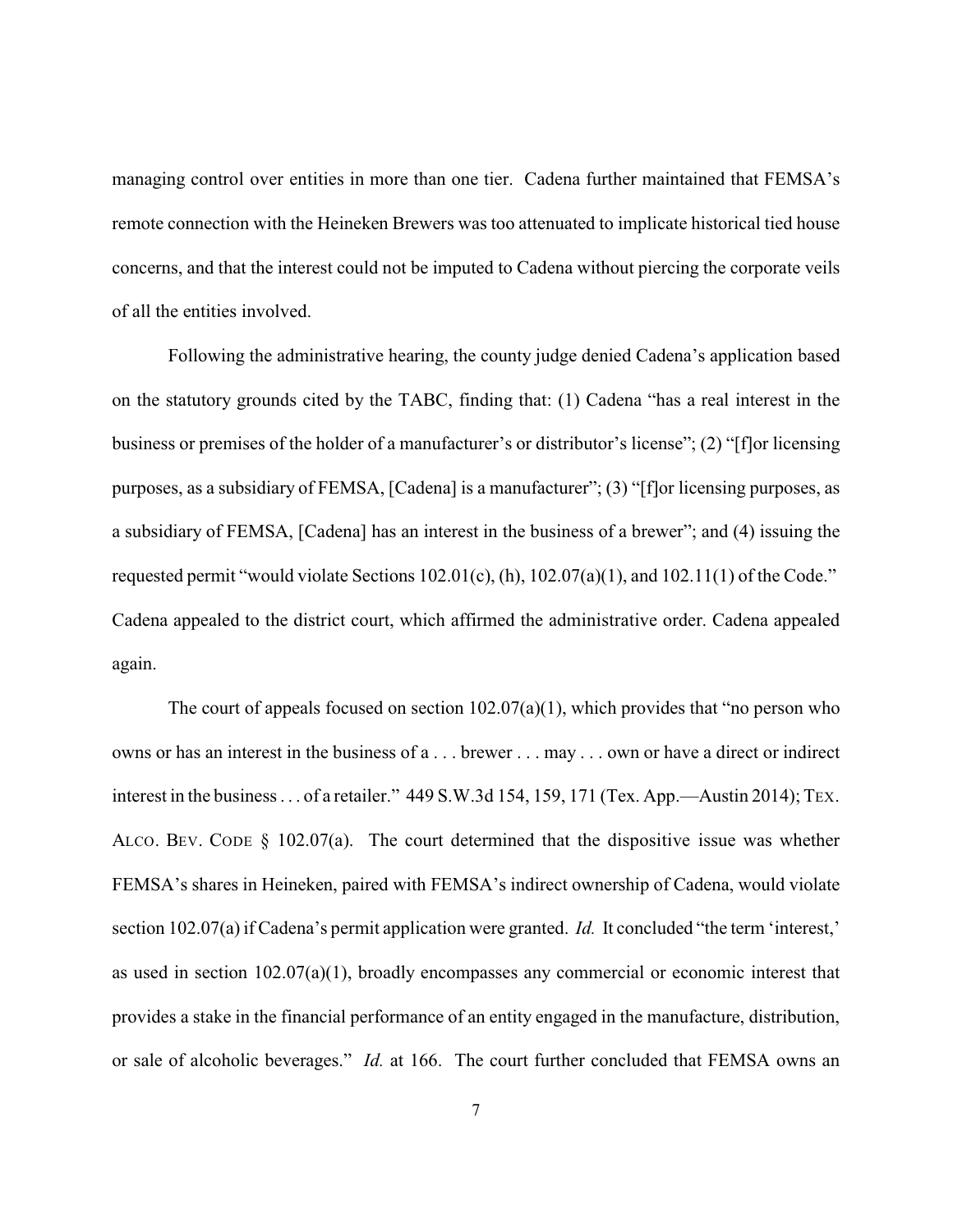interest in the business of Cadena, a retailer, by virtue of its 100% indirect ownership interest, and rejected Cadena's corporate separateness arguments. *Id.* at 169–70. It reasoned that the definition of "business" includes more than merely having an interest in the assets of the business. The court concluded that even though FEMSA only indirectly owned Cadena and only indirectly held stock in the Heineken Brewers, the broad meaning of "interest" and "business" did not implicate the principles behind recognizing separate corporate identities, and under the statute FEMSA owned an interest in both. *Id.* at 168.

Finally, the court determined that Cadena's equal protection claim failed because Cadena failed to prove that the TABC granted permits to any similarlysituated entities. *Id.* at 172. Although Cadena pointed to evidence of pervasive cross-tier ownership interests that violated the court's reading of section 102.07(a), Cadena did not show that any of the permitted entities held "similarly significant cross-tier investment interests." *Id.*

Before this Court, Cadena raises the same three claims it did in the court of appeals: (1) a plain reading of section 102.07(a) can only lead to the conclusion that the Legislature intended a control-based test when determining which interests come under the statute, and any other reading renders the statute unconstitutionally vague and unenforceable; (2) corporate separateness and veil-piercing principles are implicated and proper application of these rules would prevent Cadena's licensure from being a violation of the Code because FEMSA's interest in both Cadena and the Heineken Brewers is attenuated; and (3) the TABC's selective application of the statute to Cadena's permit application violates equal protection principles because of the pervasive cross-tier holdings by other entities across the State. Cadena also expresses concern throughout its briefing that the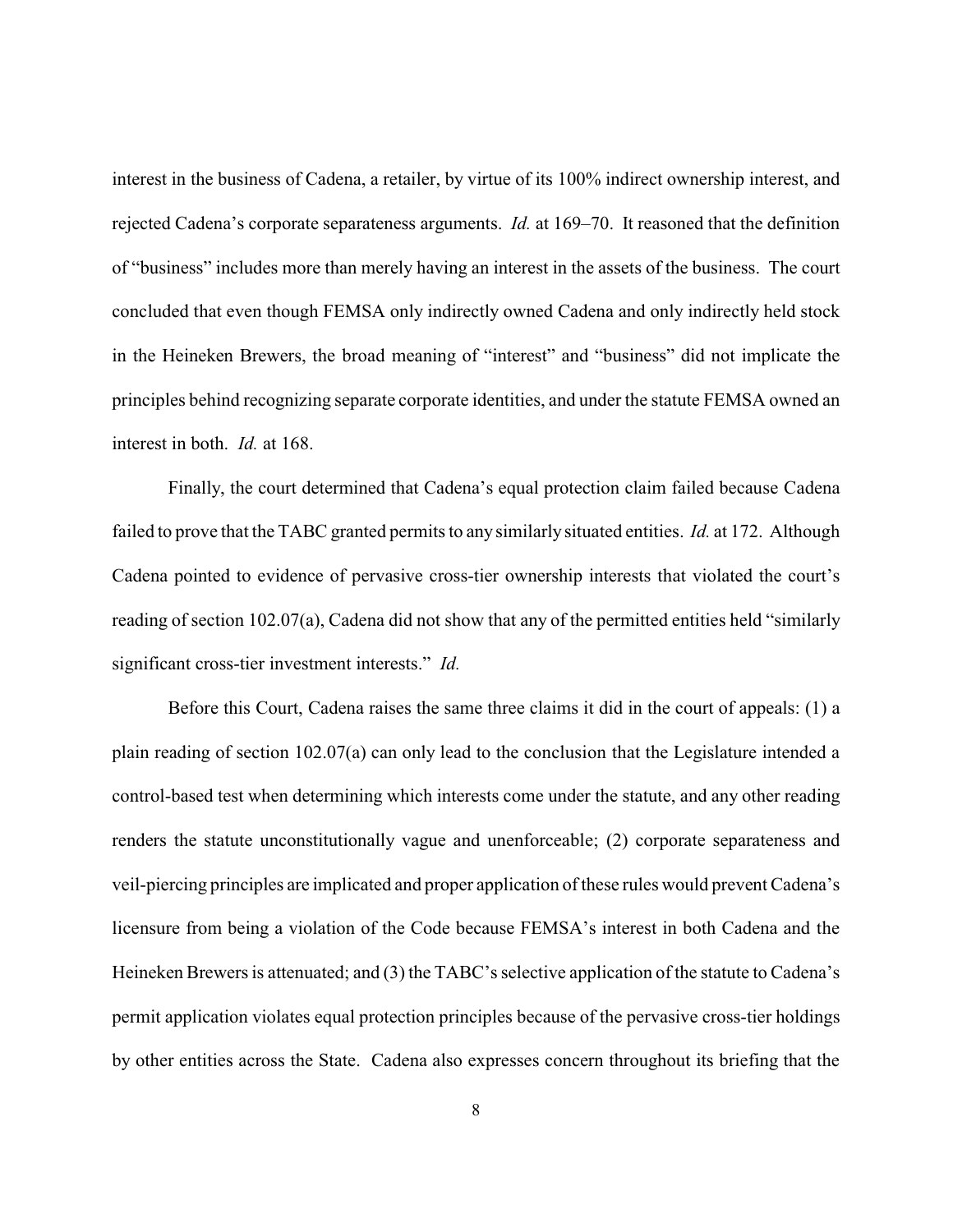court of appeals' expansive interpretation provides the TABC authorityto reject a permit application or cancel a permit based on a person's ownership of a single share of stock in two separate tiers.<sup>1</sup>

The TABC responds that (1) the court of appeals' reading of the interests implicated by 102.07(a) accuratelyconforms to the statute's plain meaning and the Legislature's desire to maintain strict separation between the three tiers ofthe alcoholic beverage industry; (2) Cadena's veil-piercing arguments rest on the faulty assumption that "interest in the business of a brewer" is tantamount to legal ownership; and (3) Cadena's equal enforcement claim is meritless because there is no evidence of permittees that are similarly situated to Cadena, nor of any suspect or improper motivation on the part of the TABC. The TABC also characterizes the one-share issue as a red herring designed to divert attention from FEMSA's significant interests in both Cadena and the Heineken Brewers.<sup>2</sup>

## **II. Standard of Review**

The Alcoholic Beverage Code provides that a party whose application is refused, or whose permit is cancelled or suspended, may appeal that decision. TEX. ALCO. BEV. CODE § 11.67(a), 61.34(a). The Code requires courts to review challenged decisions under the substantial evidence rule pursuant to the Administrative Procedure Act (APA). *Id.* § 11.67(b). The APA dictates that "[t]he scope of judicial review of a state agency decision . . . is as provided by the law under which review is sought." TEX. GOV'T CODE § 2001.172; *State v. Pub. Util. Comm'n of Tex.*, 344 S.W.3d 349, 355 (Tex. 2011).

<sup>&</sup>lt;sup>1</sup> Amicus briefs in support of Cadena have been submitted by The Texas Association of Business and McLane Company, Inc.; Texas Public Policy Foundation; and Murphy Oil USA Inc.

 $^2$  Amicus briefs in support of the TABC have been submitted by The Beer Alliance of Texas, Wholesale Beer Distributors of Texas, and the Center for Alcohol Policy.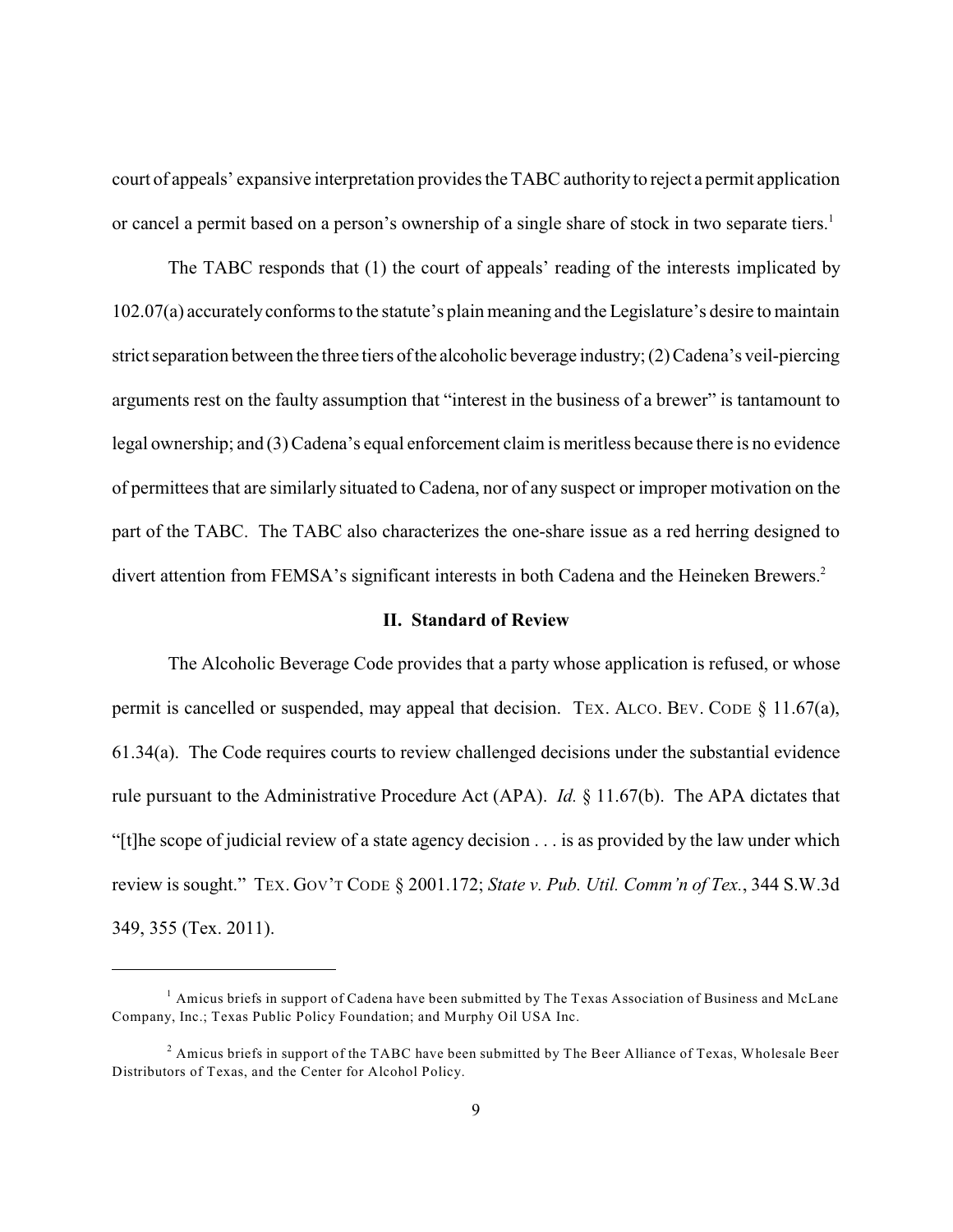Statutory interpretation is the primary issue in this appeal, and that involves questions of law we review de novo. *Sw. Royalties, Inc. v. Hegar*, 500 S.W.3d 400, 404 (Tex. 2016). This is true even when we are reviewing agency decisions. *See, e.g.*, *State v. Shumake*, 199 S.W.3d 279, 284–85 (Tex. 2006). An agency's interpretation of a statute it enforces "is entitled to 'serious consideration,' so long as the construction is reasonable and does not conflict with the statute's language." *R.R. Comm'n of Tex. v. Tex. Citizens for a Safe Future &Clean Water*, 336 S.W.3d 619, 624 (Tex. 2011). The APA provides that cases should be reversed or remanded if the administrative decision is "in violation of a constitutional . . . provision," is "not reasonably supported by substantial evidence," or the decision is "arbitrary or capricious or characterized by an abuse of discretion." TEX. GOV'T CODE § 2001.174(2)(A), (E), (F); *see also Pub. Util. Comm'n*, 344 S.W.3d at 356.

## **III. Analysis**

The TABC originally asserted four statutory provisions as grounds for protesting Cadena's application. The county judge and district court determined that each of the provisions would support rejecting a permit. However, the court of appeals only considered section 102.07(a) because it concluded the provision was dispositive. 449 S.W.3d at 161–62, 171. In determining whether the court of appeals was correct, we consider three main issues: (1) the reach of section 102.07(a) and, in particular, the meaning of the phrase "an interest in the business of a brewer"; (2) whether the TABC properly disregarded the separate corporate statuses of the entities involved when deciding if issuing a permit to Cadena would result in a violation of section 102.07(a); and (3) whether the TABC's protesting of Cadena's application, and the subsequent sustaining of that protest by the lower courts, violated Cadena's equal protection rights.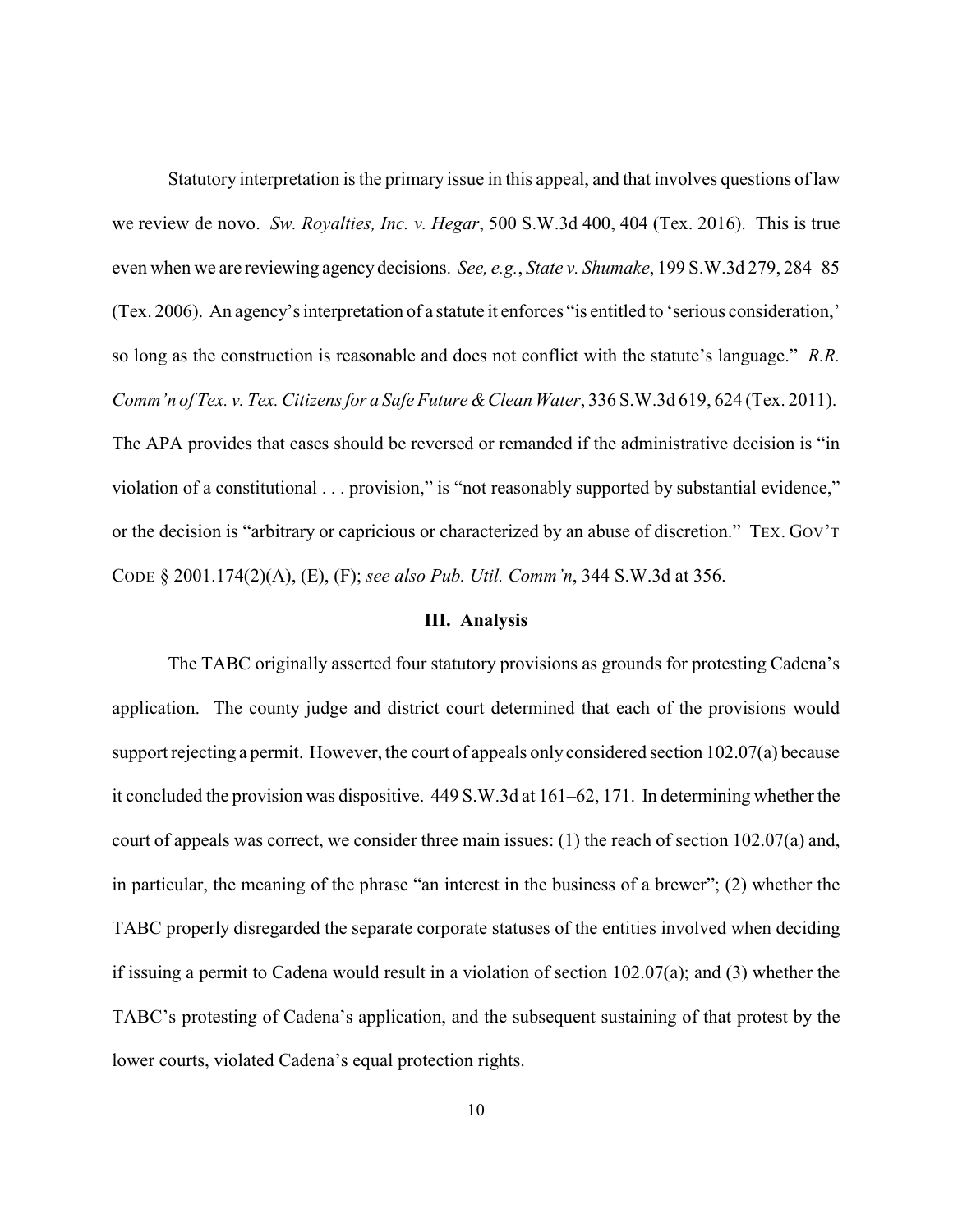## **A. "Interest in the Business of a Brewer"**

Cadena's basic issue with the court of appeals' holding is summarized by the following language from its briefing:

In order to find a violation, the court of appeals expansively defined the term "interest" to "broadly encompass[] any commercial or economic interest that provides a stake in the financial performance of an entityengaged in the manufacture, distribution, or sale of alcoholic beverages." These words appear nowhere in the statute.

Brief for Petitioner at 8 (alteration in original) (citation omitted).

Our fundamental goal when reading statutes "is to ascertain and give effect to the Legislature's intent." *Tex. Mut. Ins. Co. v. Ruttiger*, 381 S.W.3d 430, 452 (Tex. 2012). To do this, we look to and rely on the plain meaning of a statute's words as expressing legislative intent unless a different meaning is supplied, is apparent from the context, or the plain meaning of the words leads to absurd or nonsensical results. *Crosstex Energy Servs., L.P. v. Pro Plus, Inc.*, 430 S.W.3d 384, 389–90 (Tex. 2014). Words and phrases "shall be read in context and construed according to the rules of grammar and common usage." *Id.* (citing TEX. GOV'T CODE § 311.011). We presume the Legislature "chooses a statute's language with care, including each word chosen for a purpose, while purposefully omitting words not chosen." *TGS-NOPEC Geophysical Co. v. Combs*, 340 S.W.3d 432, 439 (Tex. 2011). In that vein, we take statutes as we find them and refrain from rewriting the Legislature's text. *Entergy Gulf States v. Summers*, 282 S.W.3d 433, 443 (Tex. 2009).

The relevant language in section 102.07(a) provides

Except as provided in Subsections (b), (d), and (g), no person who owns or has an interest in the business of a . . . brewer . . . may . . . own or have a direct or indirect interest in the business, premises, equipment, or fixtures of a retailer . . . .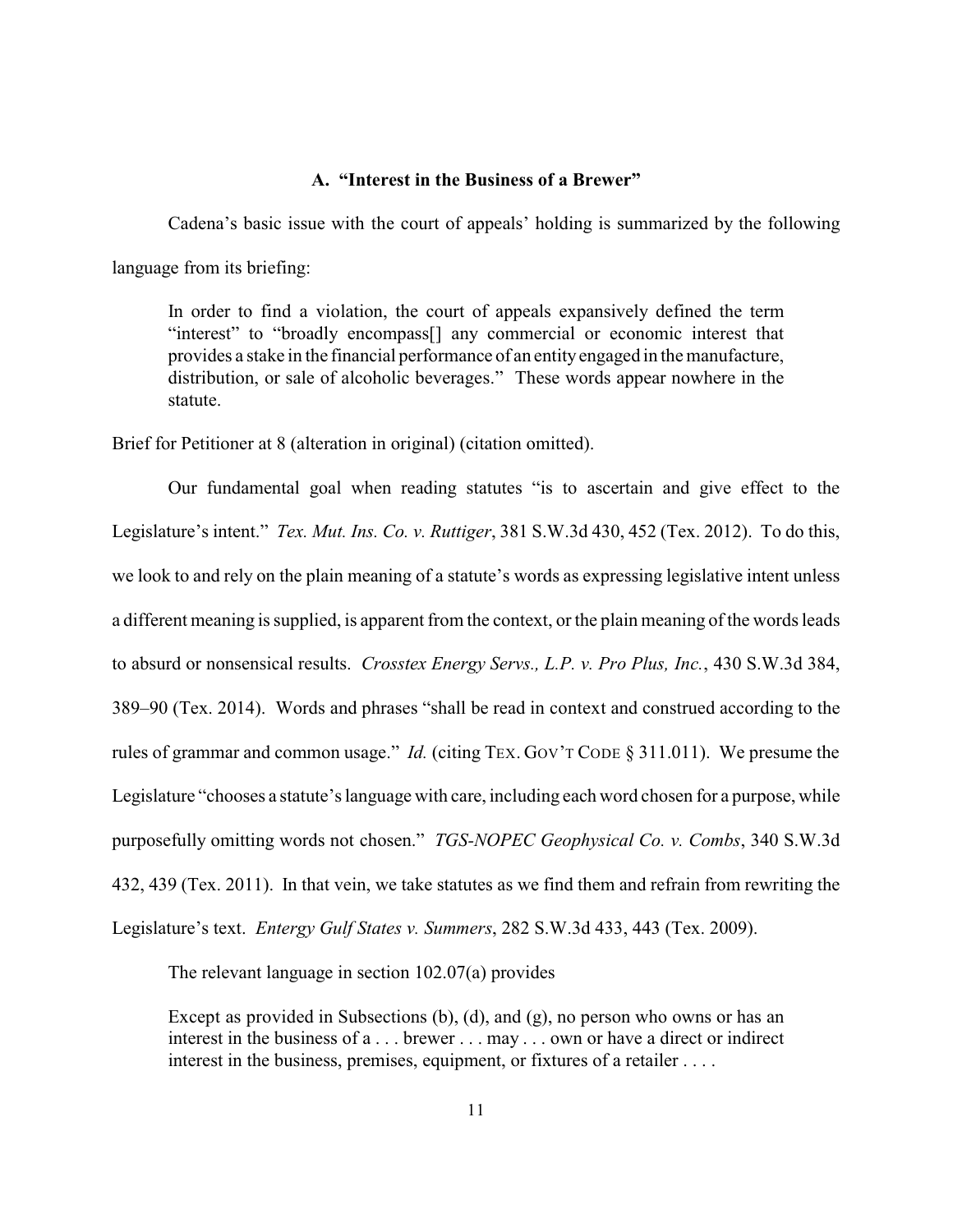TEX. ALCO. BEV. CODE § 102.07(a). These words and phrases are not to be considered in isolation, but rather in the context of the statute as a whole. *Meritor Auto., Inc. v. Ruan Leasing Co.*, 44 S.W.3d 86, 90 (Tex. 2001). Put differently, our objective is not to take definitions and mechanically tack them together—as Cadena claims the court of appeals did—rather, we consider the context and framework of the entire statute and meld its words into a cohesive reflection of legislative intent. *See Anheuser-Busch, L.L.C. v. Harris Cty. Tax Assessor-Collector*, \_\_\_ S.W.3d \_\_\_, \_\_\_ (Tex. 2016). Still, we are concerned with the definitions of the specific words because they provide the material that is refined with statutory context. The definitions of some terms are either provided by the Legislature or clear based on their common usage and meaning. For others, we must look to the statutory context to provide meaning.

We begin with definitions the Code provides. TEX. GOV'T CODE § 311.011; *Hernandez v. Ebrom*, 289 S.W.3d 316, 318 (Tex. 2009). The Code defines "person" as "a natural person or association of natural persons, . . . corporation, organization, or the manager, agent, servant, or employee of any of them." TEX. ALCO. BEV. CODE § 1.04(6). Cadena, FEMSA, the Heineken Group, the Heineken Brewers, and each relevant intermediate holding company are, therefore, "person[s]" under the statute. Although the Legislature did not provide the definition of "brewer," its ordinary meaning is intuitive. Moreover, *Webster's* defines "brew" as "to prepare (as beer or ale from malt and hops) by steeping, boiling, and fermentation." WEBSTER'S THIRD NEW INTERNATIONAL DICTIONARY 275 (2002). The same dictionary defines "brewery" as "a building or plant where beer is manufactured." *Id.* The Heineken Brewers brew beer in breweries, thus they are brewers within the Code's meaning. And if Cadena were granted a wine and beer retailer's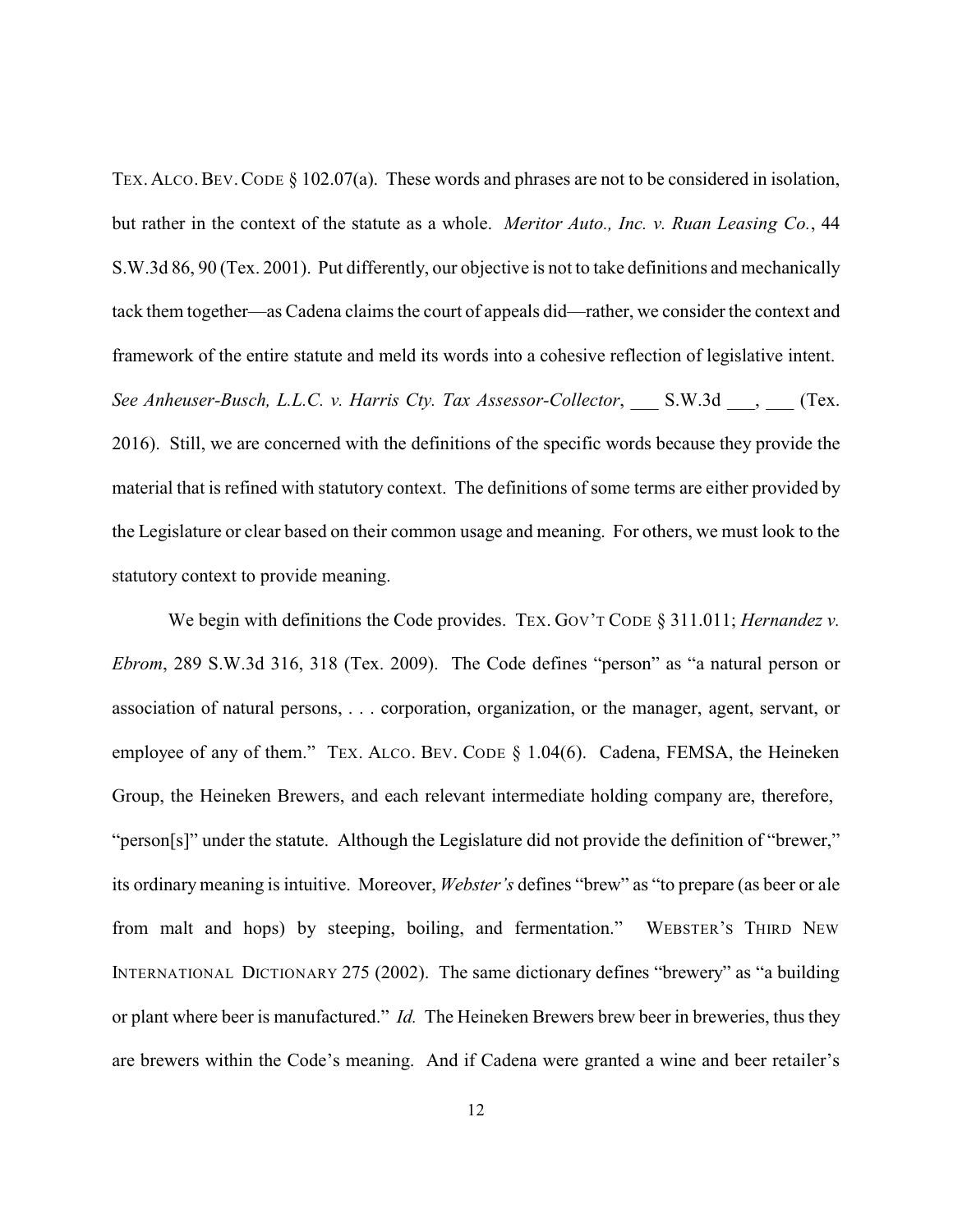off-premise consumption permit, it would be a "retailer" as the term is used in section 102.07(a)(1). *See* TEX.ALCO.BEV.CODE §§ 26.01, .03. Finally, because the Legislature has not provided specific definitions for many terms, we look to their plain and ordinary meaning, unless a different meaning is apparent from the context of the statute. *In re Ford Motor Co.*, 442 S.W.3d 265, 271 (Tex. 2014).

Section 102.07 is within Chapter 102 of the Code. This Chapter is entitled "Intra-Industry Relationships" and provides a comprehensive framework for regulating everything from overlapping ownership among the three tiers down to specific financial transactions and gifts and promotions. *See* TEX. ALCO. BEV. CODE §§ 102.01–.82. Subchapter A, which includes section 102.07(a), provides expansive and comprehensive statutes that prohibit a broad range of cross-tierrelationships and influences. *See id.* §§ 102.01–.22. Further, the Legislature's express policy statements are indicative of legislative intent. *Hebner v. Reddy*, 498 S.W.3d 37, 41 (Tex. 2016); *R.R. Comm'n of Tex. v. Tex. Citizens for a Safe Future & Clean Water*, 336 S.W.3d 619, 628 (Tex. 2011). The Code expresses a policy of "strict separation between the manufacturing, wholesaling, and retailing levels" of the alcoholic beverage industry in Texas to prevent "the creation or maintenance of a 'tied house.'" TEX. ALCO.BEV.CODE § 6.03(i). Section 102.01, which first defines a tied house as "*any* overlapping ownership or other prohibited relationship" among the three tiers of the alcoholic beverage industry, reiterates the State's "general policy of prohibiting the tied house *and related practices*." *Id.* § 102.01(a), (b) (emphasis added). Section 102.75(c) mandates "the independence of members of the three-tier system." *Id.* § 102.75(c). From all this, the Legislature clearly was concerned not onlywith preventing paradigmatic, pre-Prohibition tied houses, but also with "related practices" that might negatively affect public health and safety. *See id.* § 102.01(b). Although this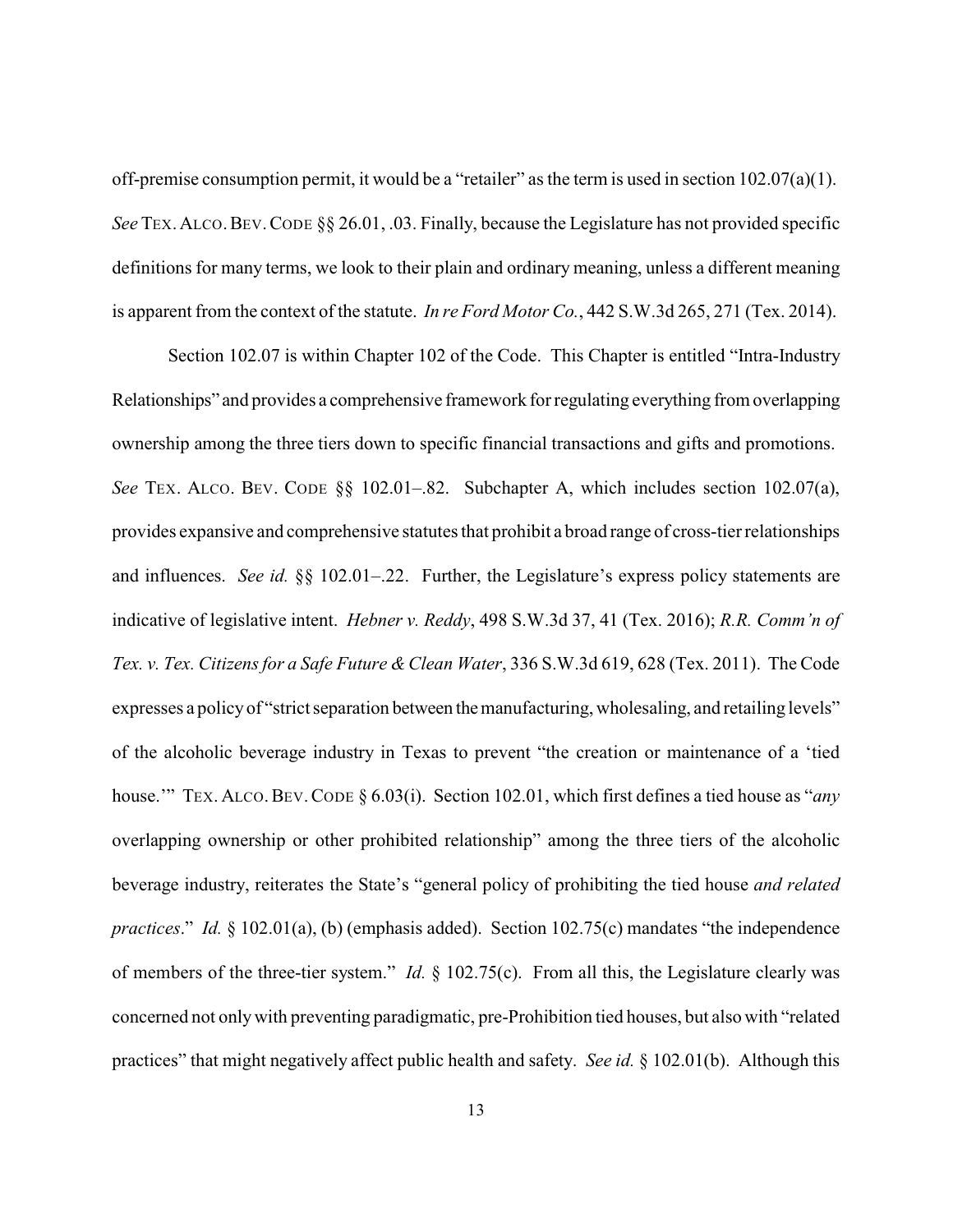Court has not previously addressed the Texas tied house provisions, courts that have are in accord with the foregoing. *See Dickerson v. Bailey*, 336 F.3d 388, 397 (5th Cir. 2003); *S.A. Disc. Liquor, Inc. v. Tex. Alcoholic Beverage Comm'n*, 709 F.2d 291, 293 (5th Cir. 1983); *Neel v. Tex. Liquor Control Bd.*, 259 S.W.2d 312, 316 (Tex. Civ. App.—Austin 1953, writ ref'd n.r.e.); *Tex. Liquor Control Bd. v. Cont'l Distilling Sales Co.*, 199 S.W.2d 1009, 1014 (Tex. Civ. App.—Dallas 1947, writ ref'd n.r.e.); *see also Mayhue's Super Liquor Store, Inc. v. Meiklejohn*, 426 F.2d 142, 147 (5th Cir. 1970) (noting that "the liquor business has been the subject of severe legislative restraints").

With this history and structure in mind, we turn to the meaning of "an interest in the business" of a . . . brewer." We start with the term "interest," which the Legislature did not define. At the time the tied house statutes were enacted, *Black's Law Dictionary* defined "interest" as "[t]he most general term that can be employed to denote a property in lands or chattels" or "a right to have the advantage accruing from anything." *Interest*, BLACK'S LAW DICTIONARY (3d ed. 1933). English language dictionaries at the time took a similarly broad view. For instance, the *Oxford Dictionary* defined "interest" to include a "[l]egal concern, title, right," "pecuniarystake," "advantage," "profit," and "party having a common interest." THE CONCISE OXFORD DICTIONARY OF CURRENT ENGLISH 427 (7th ed. 1919). Contemporary dictionaries confirm that "interest," standing alone, still has a broad meaning. *See* WEBSTER'S NEW WORLD COLLEGE DICTIONARY 758 (5th ed. 2016) ("[A] right or claim to something . . . as a business, in which one participates or has a share."); *Interest*, BLACK'S LAW DICTIONARY (10th ed. 2014) ("Collectively, the word includes any aggregation of rights, privileges, powers, and immunities . . . .").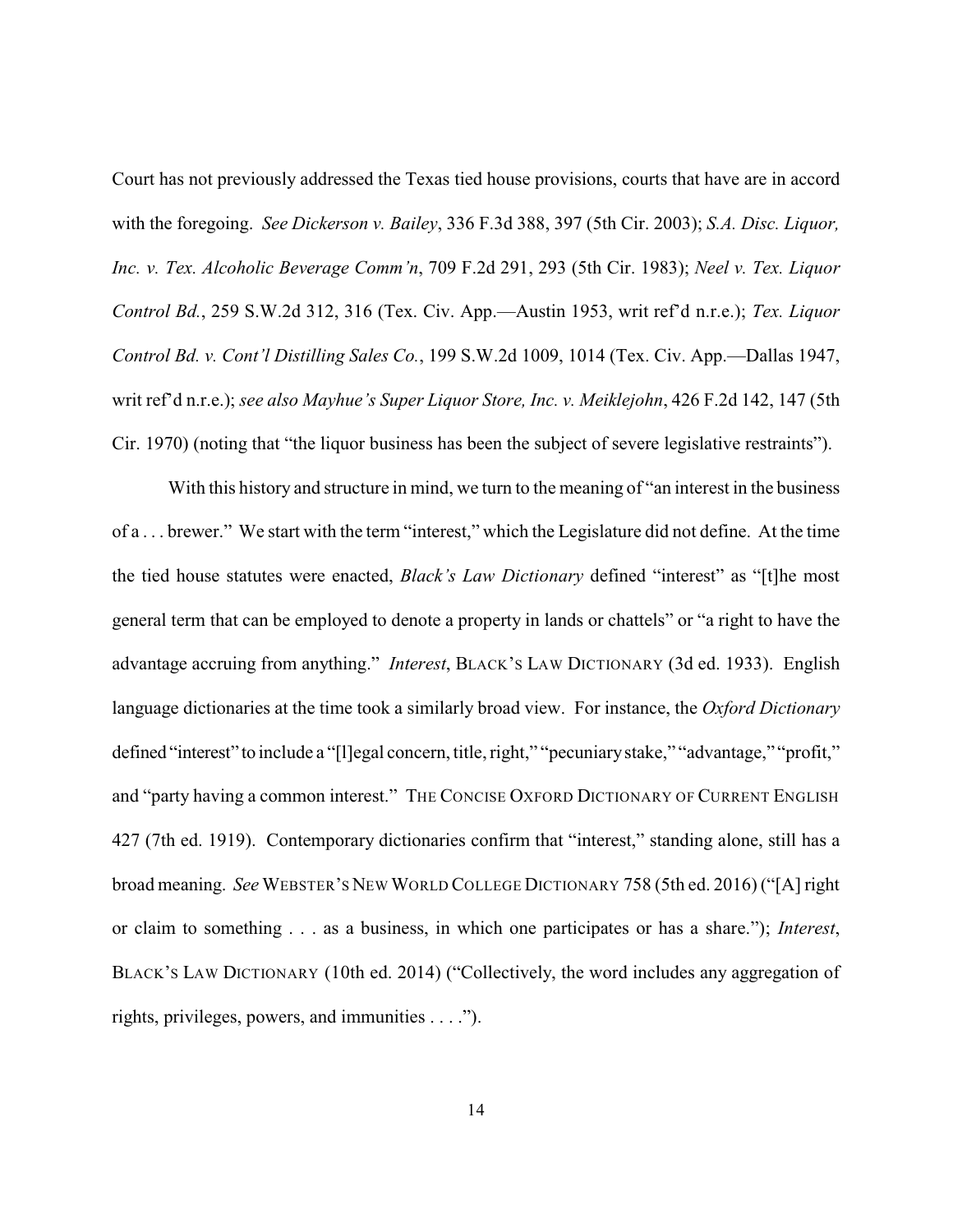The court of appeals reasoned that "the term 'interest' invokes manydifferent definitions and, without a modifier, could in the abstract be so broad as to be vague and ambiguous." 449 S.W.3d at 165. We agree with that general proposition. Cadena contends that "interest" should be construed narrowly or it will be vague and unenforceable. With that, we do not agree. If an undefined word used in a statute has multiple and broad definitions, we presume—unless there is clear statutory language to the contrary—that the Legislature intended it to have equally broad applicability. *See, e.g.*, *Greater Hous. P'ship v. Paxton*, 468 S.W.3d 51, 59 (Tex. 2015). When faced with a term that is so broad that it borders on being ambiguous, we look to the statutory context to limit the possible correct meanings. *See, e.g.*, *id.* ("Not surprisingly, 'supported,' the key term here, is subject to at least six disparate definitions in its verb form alone, with many of those including more nuanced sub-definitions. By reading the term in context, however, we can narrow the universe of possible definitions to the most apposite." (citations omitted)). Thus, when interpreting broad, context-sensitive terms such as "interest," we must be sensitive to the context.

Looking to the surrounding statutory environment for assistance in determining the meaning of "interest," we note that the Code contains instances of the term throughout, both with and without modifiers. "Interest" is variously referred to as a "pecuniary interest," "an ownership interest," "a financial interest," "a real interest," "an interest of any kind," and "any interest." *See, e.g.*, TEX. ALCO. BEV. CODE §§ 5.05(a)(3), 61.44(a)(1), (b)(1), 61.71(a)(21), 102.01(c), 102.10(b). Further, the Code uses the specific terms "corporate stock," "affiliate," "director," "officer," and "control." *See, e.g.*, *id.* §§ 11.48(a), 37.07(1), 102.14, 102.15(a), 102.18. Importantly, section 102.07(a)(1) refers to a "direct or indirect interest" in the business of a retailer. *Id.* § 102.07(a)(1). Cadena argues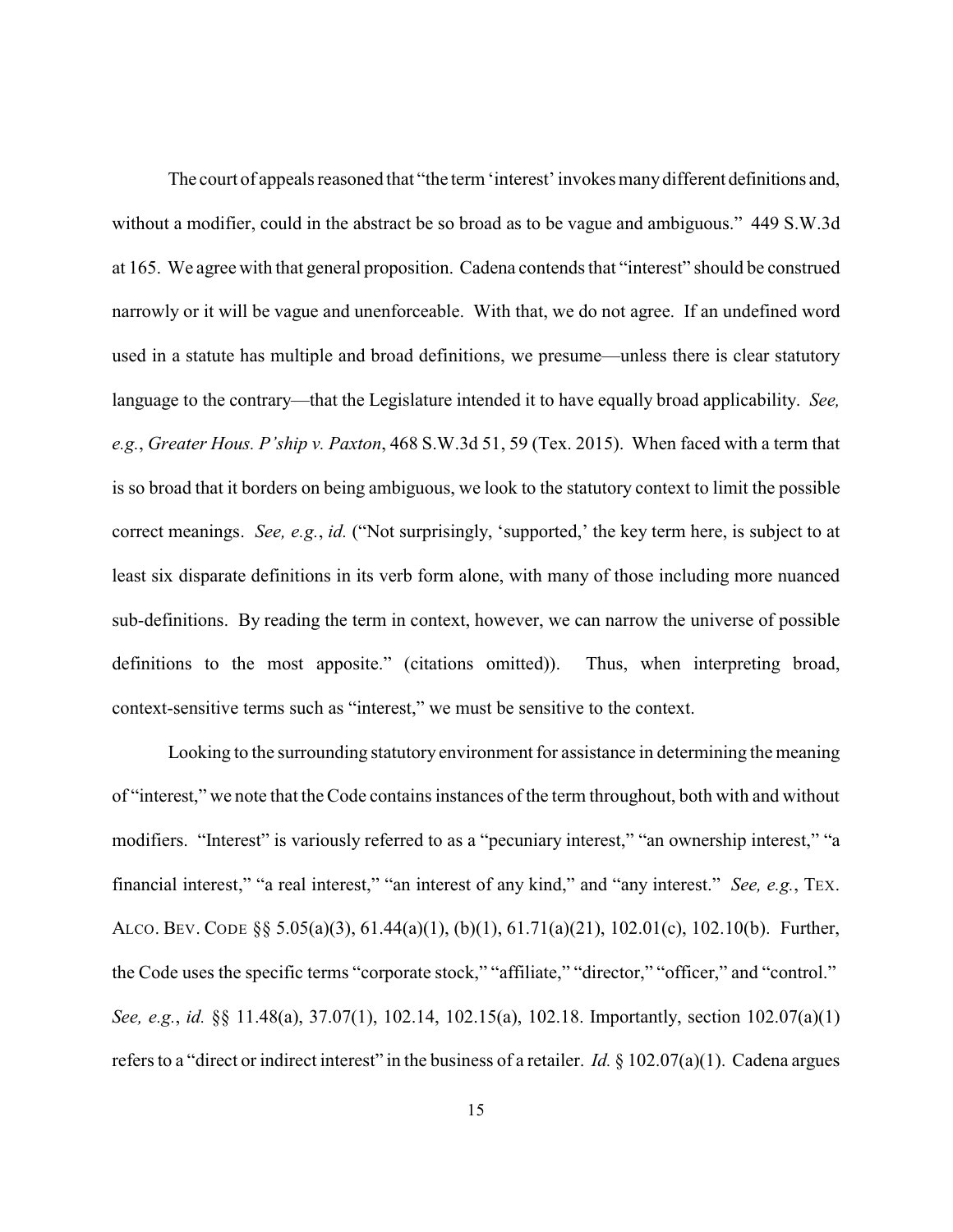that the multiple references to different kinds of interests and this latter reference to a "direct or indirect interest" means that the Legislature intended for an interest in the business of a retailer to be viewed more broadly than an interest in the business of a brewer. We disagree. The term "interest," standing alone, necessarily subsumes the other modifiers that might limit the term. For example, either the term "an indirect interest" or the term "a direct interest," separately considered, is narrower than "an interest." "Interest" includes *both* of these, in addition to any other interest that is neither direct nor indirect. Further, "an interest" also subsumes corporate stock, affiliate–subsidiary relationships, and a level of control. But the term "interest," as used in the context of this statute, does not include *any* interest, as Cadena contends the court of appeals' holding requires. Rather, the court of appeals pointed to other modified uses of "interest" throughout the Code as having one thing in common: they all refer to commercial and economic interests. Consideration of this common theme leads to the conclusion that the Legislature was concerned with interests that result from the various business dealings among and between participants in the alcohol industry. And here, as evidenced by the lack of a narrowing modifier, the Legislature used the term "interest" broadly and intended to include all these interests.

However, the term is then narrowed by the phrase "in the business of a brewer." Having determined the plain meaning of "brewer," we must determine what "the business" of a brewer means. The definition of business is more finite than the definition of interest. *"*Business" generally refers to "[a] commercial enterprise carried on for profit; a particular occupation or employment habitually engaged in for livelihood or gain." *Business*, BLACK'SLAW DICTIONARY (10th ed. 2014). Combining this with the meaning of "brewer"—and with the contextualized definition of "interest"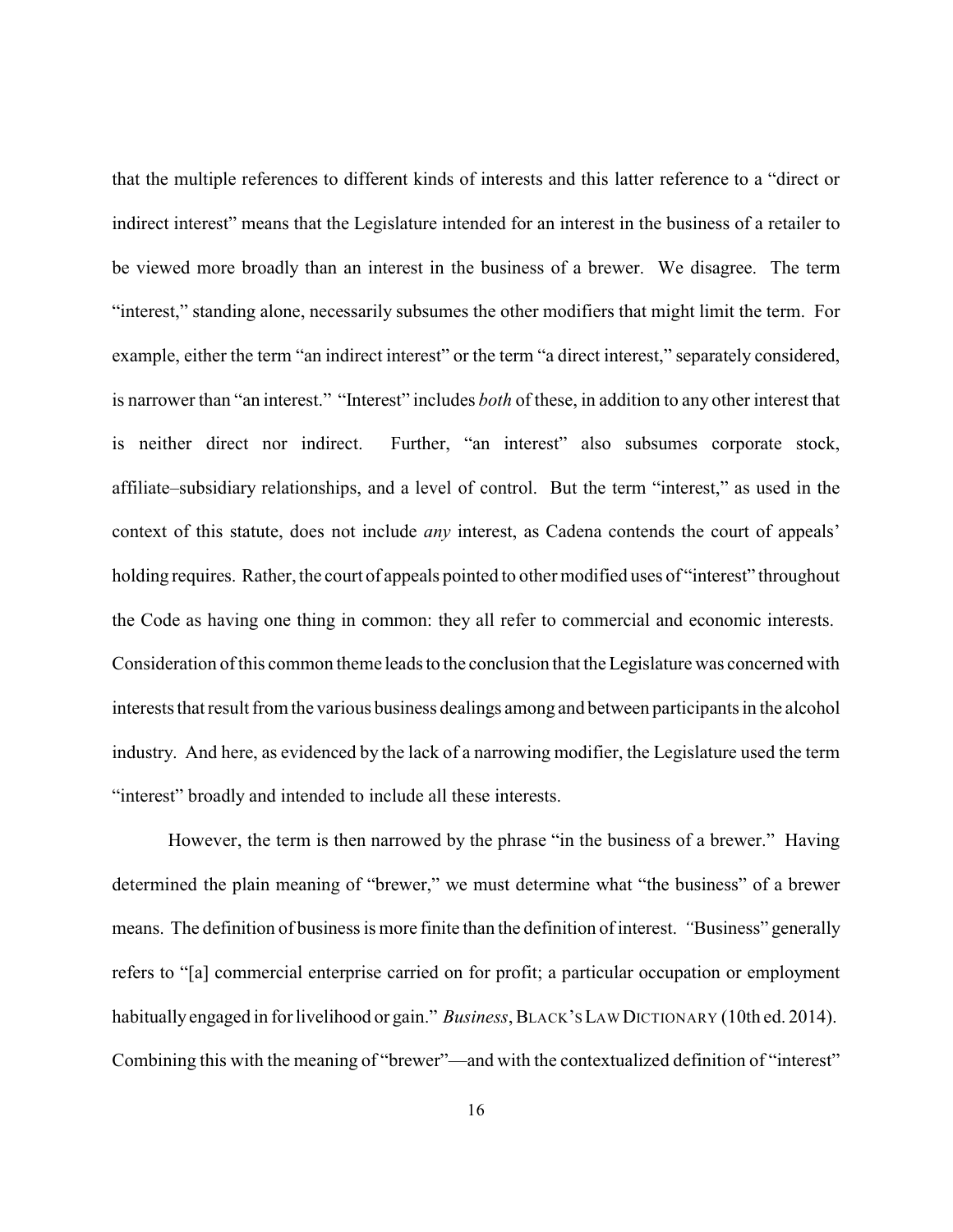discussed above—leads to the conclusion that "an interest in the business of a brewer" means what the court of appeals said it did: the phrase "broadly encompasses any commercial or economic interest that provides a stake in the financial performance of an entity engaged in the manufacture . . . of alcoholic beverages." 449 S.W.3d at 166. Cadena asserts it was error for the court of appeals to isolate the specific words, define them individually, and then combine them to produce this clause. While the court of appeals' approach might not be appropriate for every case, here it was. Its interpretation meshes with both the plain language and context of the statute's words, as well as the Legislature's policy of strict separation between the tiers of the industry.

Next, we turn to Cadena's other arguments, beginning with its argument that an "interest in the business of a brewer" should only extend to those actually engaged in the business of brewing beer, not a brewer's stockholders. We disagree for two reasons. First, this interpretation would effectively eliminate "interest" from the statute. At the very least, Cadena's reading would modify the term "interest" into something akin to "engaged." When the Legislature uses a word or phrase in one part of a statute but excludes it from another, the term should not be implied where it has been excluded. *Safe Future & Clean Water*, 336 S.W.3d at 628. A look to other Code provisions shows that the Legislature was careful to use the term "engage" when it sought to limit a statute's applicability to those who were directly participating in one of the three tiers of the industry. *See, e.g.*, TEX. ALCO. BEV. CODE §§ 61.44(a)(2), 61.71(a)(29), 102.01(a), 102.09, 102.15(a). Had the Legislature intended to limit the meaning of a "person with an interest in the business of a . . . brewer" to those engaged in brewing beer, we presume it would have said just that. *See TGS-NOPEC Geophysical*, 340 S.W.3d at 439; *Laidlaw Waste Sys. (Dall.), Inc. v. City of Wilmer*, 904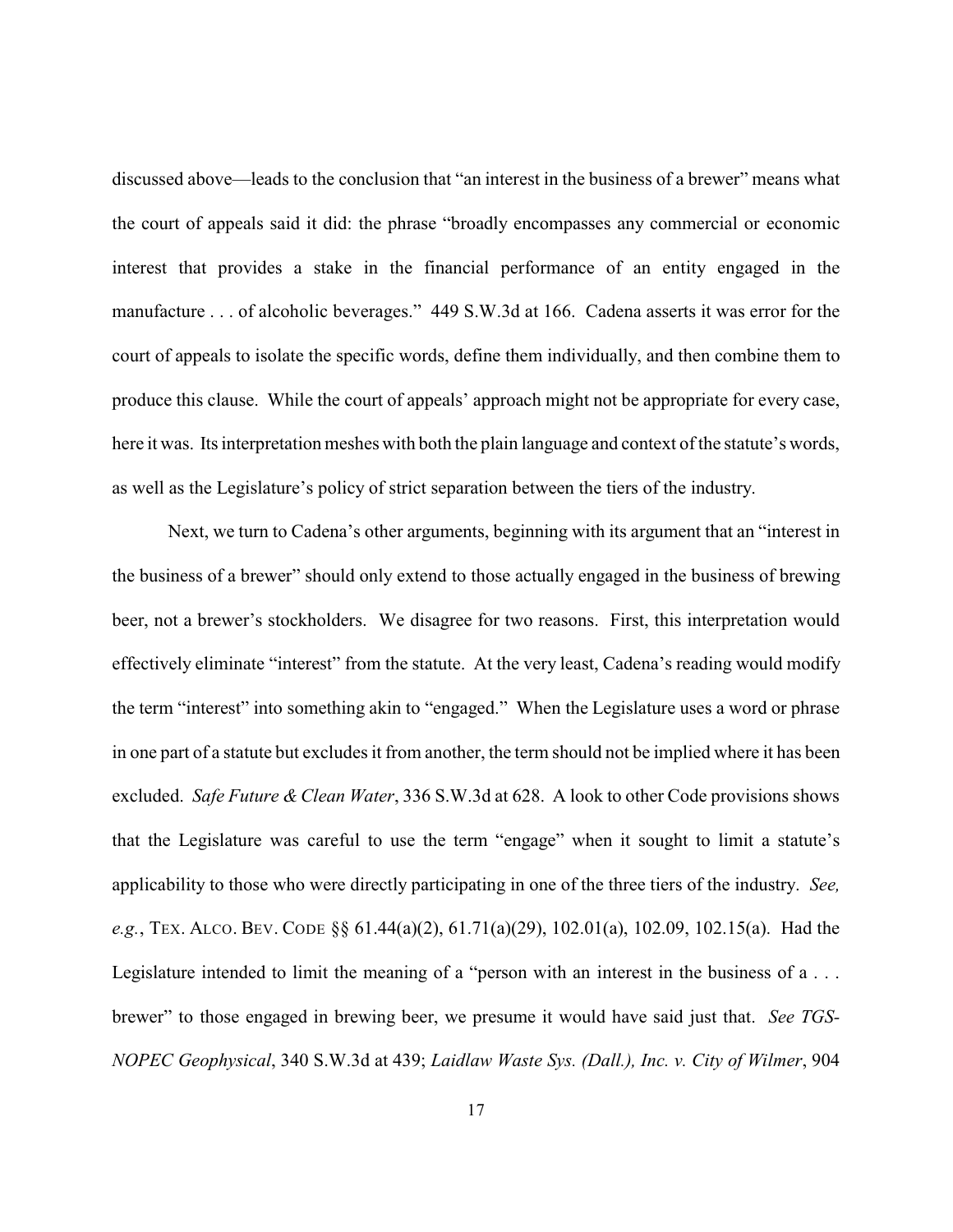S.W.2d 656, 659 (Tex. 1995) ("When the Legislature employs a term in one section of a statute and excludes it in another section, the term should not be implied where excluded."). Our interpretation finds reinforcement in the broad meaning of "interest" established above. Second, we agree with the TABC that interpreting section 102.07(a) to extend only to brewers would subvert legislative intent. Holding that only a brewer, or someone in the shoes of a brewer, is a "person with an interest in the business of a . . . brewer" would open the door for companies across the alcohol industry to circumvent the tied house provisions. Such a reading would significantly frustrate the Legislature's expressly stated purpose of "strict separation" and preventing "any overlapping ownership" among the three tiers of the industry. *See* TEX. ALCO. BEV. CODE §§ 6.03(i), 102.01(a).

Cadena also argues that the relationships prohibited in other provisions of the Code provide support for its argument that FEMSA's relationship with the Heineken Brewers is not included in section 102.07(a). For example, section 102.11 prohibits a "manufacturer or distributor" from "directly or indirectly, or through a subsidiary, affiliate, agent, employee, officer, director, or firm member," from owning "any interest in the business or premises of a retail dealer of beer." *Id.* § 102.11. An "affiliate" is "a person who controls, is controlled by, or is under common control with another person." TEX. BUS. ORGS. CODE §1.002. Cadena asserts that this is evidence the Legislature intended only to prohibit typical tied houses and that the failure to use such terms as affiliate or subsidiary in section  $102.07(a)$  shows the Legislature intended something more narrow. But this argument is fundamentally flawed because it fails to consider the Legislature's express policy of strict separation between the three tiers. A fair reading of section 102.07(a) in light of the Legislature's multiple policy statements shows the statutes are designed to prevent far more than the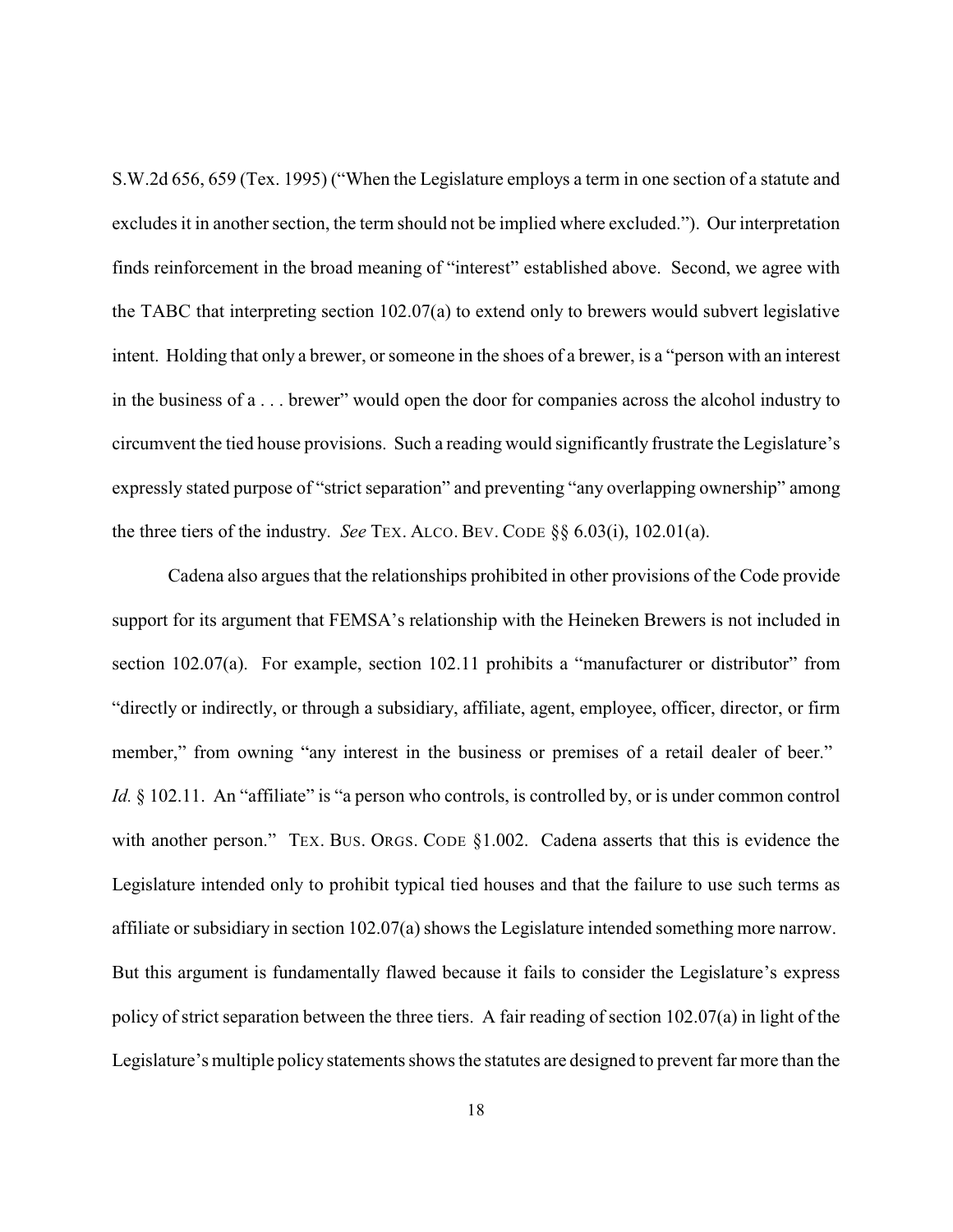historical paradigm of a tied house, in which manufacturers directly owned retail outlets. When viewed in context, this statute manifests Legislative intent to prevent more tenuous relationships. *See* TEX. ALCO. BEV. CODE § 102.01(b) (providing for "strict adherence to a general policy of prohibiting the tied house *and* related practices" (emphasis added)). The sheer number of statutes the Legislature enacted and the different approaches it took in proscribing the prohibited relationships, both specific and broad, reinforce its clear intent. *Compare, e.g.*, *id.* § 102.14 (specifically prohibiting manufacturers and wholesalers from providing fixtures and equipment to anyone selling brewery products for on-premises consumption), *with id.* § 102.11(1) (broadly prohibiting a manufacturer from directly or indirectly owning any interest in a retailer).

Cadena further claims that the court of appeals was wrong to consider section 102.01(a)'s definition of tied house and use that language to support its conclusion that *any* overlap between tiers is forbidden. Cadena's reasoning is two-fold: (1) section 102.01(a) contains a definition and not a prohibition, and (2) the phrase "tied house" does not appear anywhere in section 102.07. Both of these statements are true. But it would be nonsensical to read the particular sections Cadena references without considering them in concert with section 102.01, which provides overarching context for fairly reading the entire statute. The statutory definition of tied house is not a narrow provision found in an unrelated statute; it undergirds and frames the purpose of Chapter 102. Each subsequent provision is informed and given context by it. At any rate, Cadena's application was not denied because FEMSA's cross-tier interests violated section 102.01(a). It was denied because the relationship violated 102.07(a). Even without considering section 102.01, section 102.07—by its language, structure, and the multiple other policy statements found throughout the Code—requires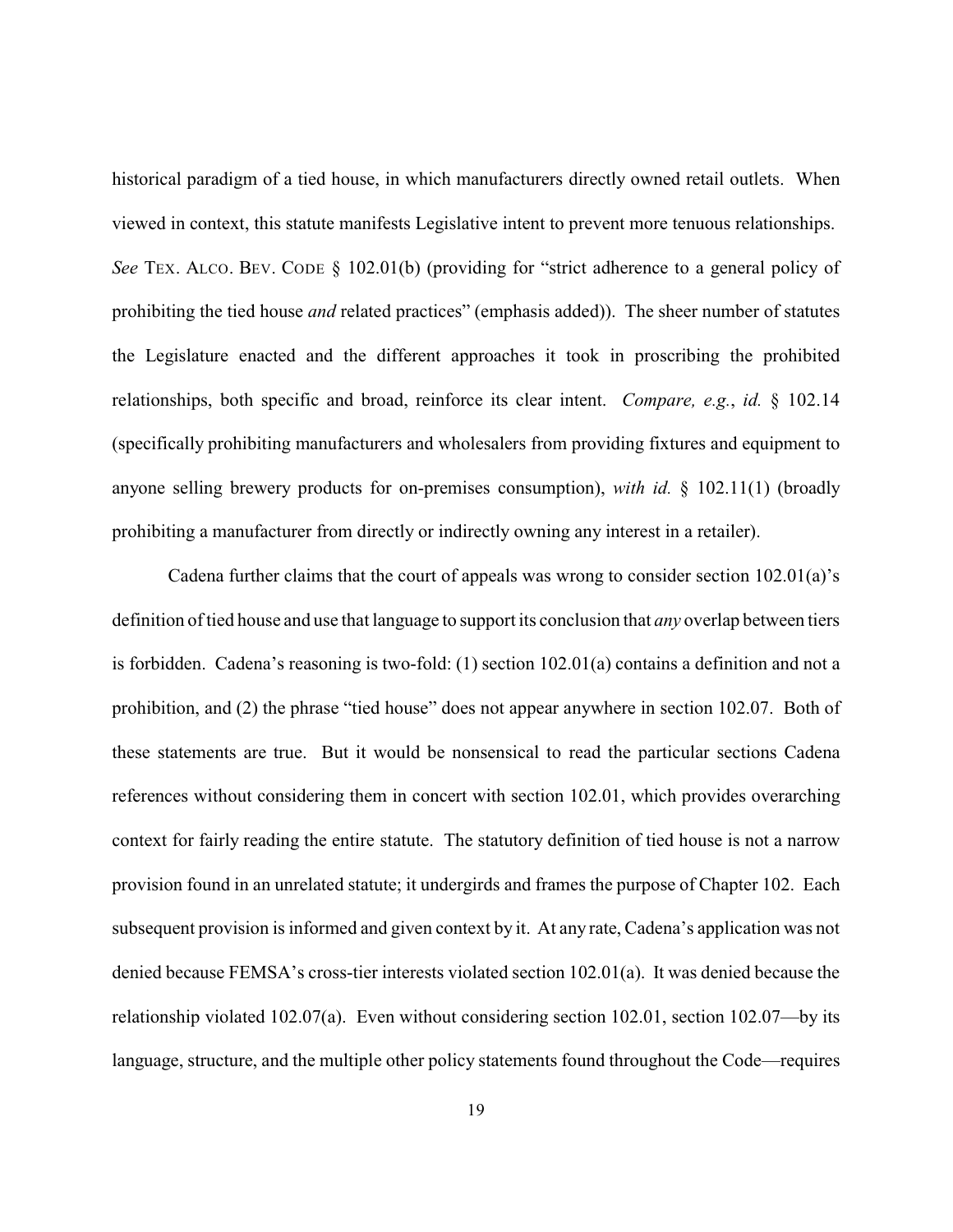strict separation. Thus, section 102.07(a), by its own terms, prohibits a person who has an interest in the business of a brewer from also having an interest in the business of a retailer.

Cadena claims that the court of appeals applied the statute "backwards" because the structure of 102.07 is such that it only applies to those with an interest in the business of a brewer who are trying to meddle in a retailer's business—i.e., the typical tied house relationship. Cadena correctly points out that there is a great deal more that a brewer is prohibited from doing with a retailer than the reverse. Section 102.07(a) provides that no person who meets a certain condition *may* meet any of the eight separate conditions set out in subsections (a)(1) through (a)(8). *See* TEX. ALCO. BEV. CODE  $\S$  102.07. While there are more things a brewer cannot do with respect to a retailer than vice versa, the statute does not mandate that we apply it in any particular manner. The condition-triggering verbs in subsections (a) and  $(a)(1)$  are both in the present tense and contemplate current and future holdings. If the Legislature only intended to prevent those with preexisting interests in brewers from acquiring interests in retailers, it could have, and presumably would have, said so. *See* TEX. GOV'T CODE § 311.012(a) ("Words in the present tense include the future tense."); *see also*TEX.LEGISLATIVECOUNCIL,TEXASLEGISLATIVECOUNCILDRAFTING MANUAL § 7.35 (Jan. 2017) (directing drafters to "[u]se present tense whenever possible"). To hold that this statute only flows in one direction would prevent those with interests in brewers from gaining an interest in retailers, but not retailers from gaining interests in brewers. Although a brewer controlling a retailer is the typical exemplar of a tied house, the statute's language, as well as the various policy statements, demonstrate legislative intent to provide strict separation going both ways. The reading Cadena proposes is out of step and completely at odds with that policy.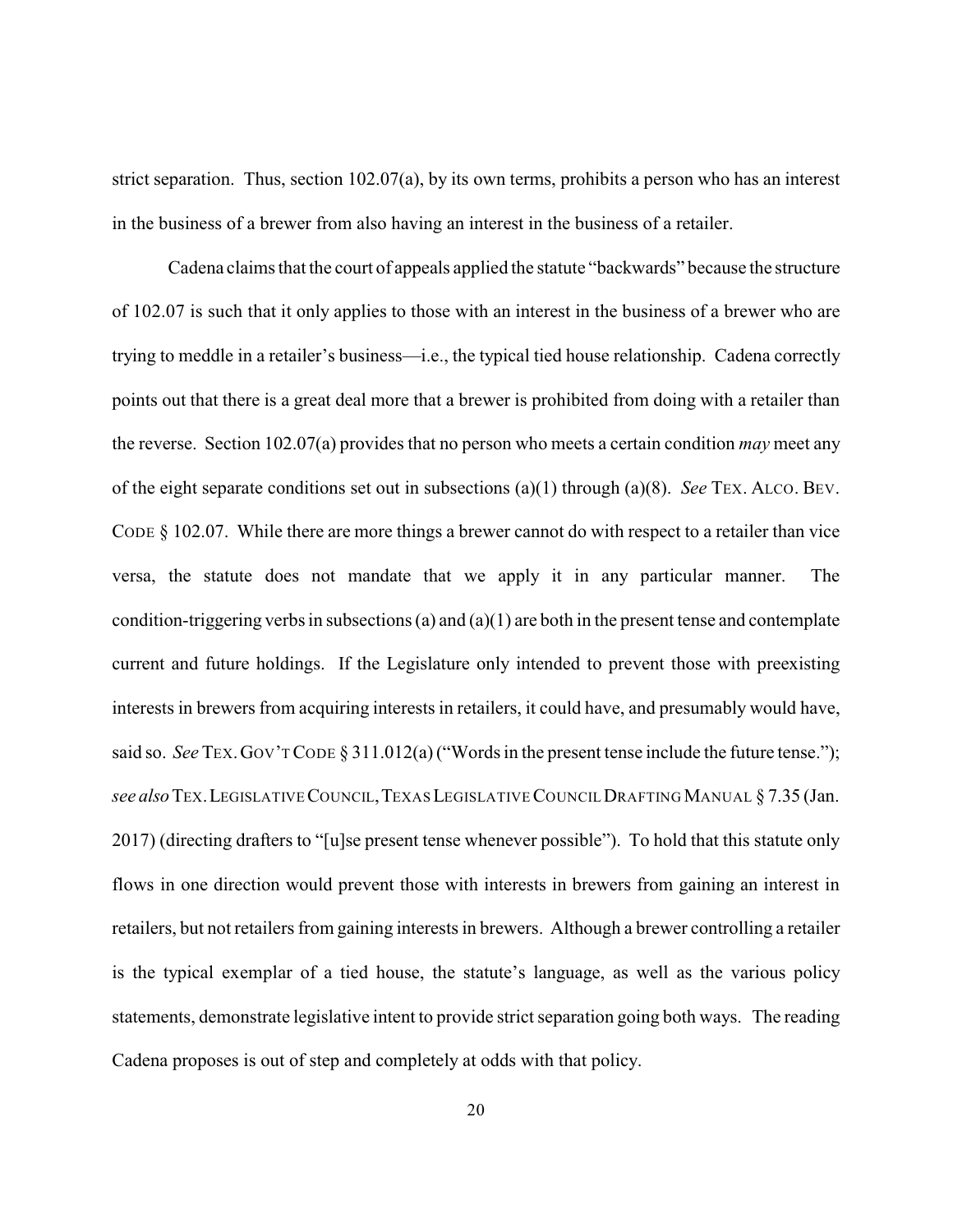Additionally, Cadena claims that the court of appeals' interpretation of the statute effectively gives the TABC a new power that provides it carte blanche to grant or reject an application for a permit with no guiding principles on which applicants can rely. We disagree. First, this is not a new power conferred on the TABC; it is simply an interpretation of the power the TABC has always had under the Code. Second, the TABC does not have carte blanche to grant or reject any application. It only has the power to reject applications that violate section 102.07 or some other provision of the Code. *See Tex. Nat. Res. Conservation Comm'n v. Lakeshore Util. Co.*, 164 S.W.3d 368, 377 (Tex. 2005) (holding that, despite petitioner's arguments to the contrary, "the Commission has statutory authority to pursue an enforcement action in district court"). Again, section 102.07 is only violated when a person with a direct or indirect interest in the business of a retailer also has a "commercial or economic interest that provides a stake in the financial performance" of an entity engaged in the manufacturing or distributing of alcoholic beverages. *See* 449 S.W.3d at 165. While we agree that the statement is broad, this does not render the statute unenforceable.

Cadena contends that the court of appeals read into the statute a "potential for influence" standard that finds no basis in the statute's language. Regardless of whether the court of appeals did so, we do not, as we have explained.

Cadena also raises the argument that the multiple references to "a permittee covered under Subsection (a)" in the exceptions in section 102.07 mean that section 102.07(a) only applies to permittees. *See* TEX. ALCO. BEV. CODE §§ 102.07(b), (d), (e), (g). This is wrong for at least two reasons. First, a person with an interest in the business of a brewer can be a permittee, but the language's reach extends well beyond permittees. Both permittees and entities like FEMSA are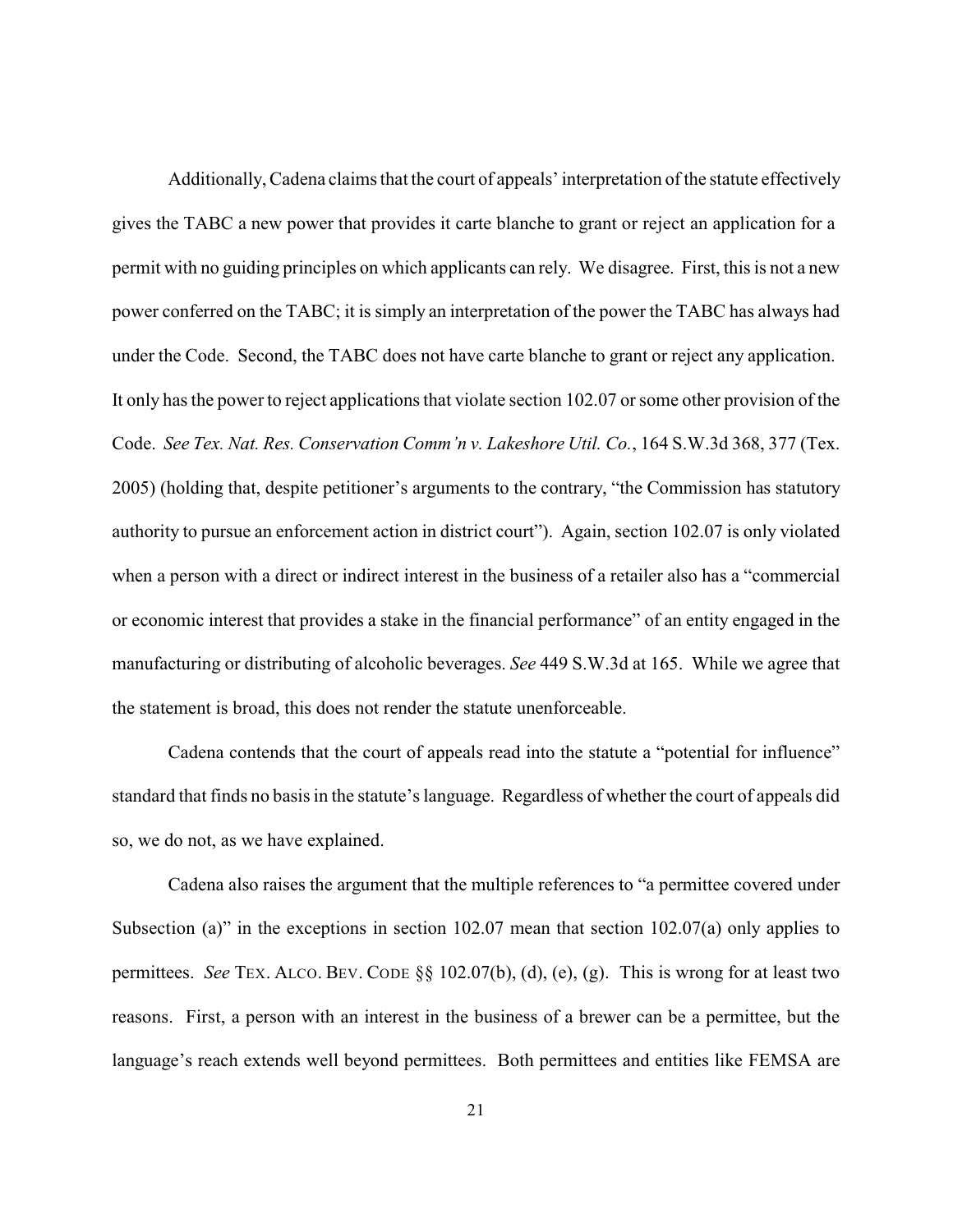covered by subsection (a), but only a permittee can avail itself of the exceptions in the statute. Second, the term "permittee" appears over 500 times in the Code. If the Legislature had intended section 102.07(a) to include only permittees, it is safe to say it would have used that term.

Finally, Cadena claims that the court of appeals' use of the word "significant" to describe FEMSA's interest in the Heineken Brewers without further guidance renders section 102.07(a) impermissibly vague. But we view the court of appeals' consideration of "significant" in reaching its conclusion in light of the facts of this case. *See Fin. Comm'n of Tex. v. Norwood*, 418 S.W.3d 566, 594 (Tex. 2013) (citing TEX.CONST. art. I, §13*,* art. II, §1). We conclude that under the statute, an interest in the business of a brewer exists when a person has a commercial or financial interest—significant or otherwise—that provides a stake in the financial performance of an entity or person engaged in brewing. Further, Cadena can hardlymake a credible argument that FEMSA's 115 million shares in the Heineken Group is not significant when it is unwilling to give it up so Cadena can obtain the permit it seeks.

FEMSA, by its stock ownership in the Heineken Group, has a commercial or economic interest that provides a stake in the financial performance of an entity engaged in brewing alcoholic beverages. This interest, coupled with FEMSA's indirect ownership interest in Cadena, who would be a retailer of alcoholic beverages if the permit were granted, would violate section 102.07. Thus, we agree with the court of appeals' interpretation of section 102.07(a) and now turn to Cadena's corporate separateness arguments to determine if FEMSA's cross-tier interests must be excluded from consideration because the corporations involved are separate entities.

## **B. Corporate Separateness**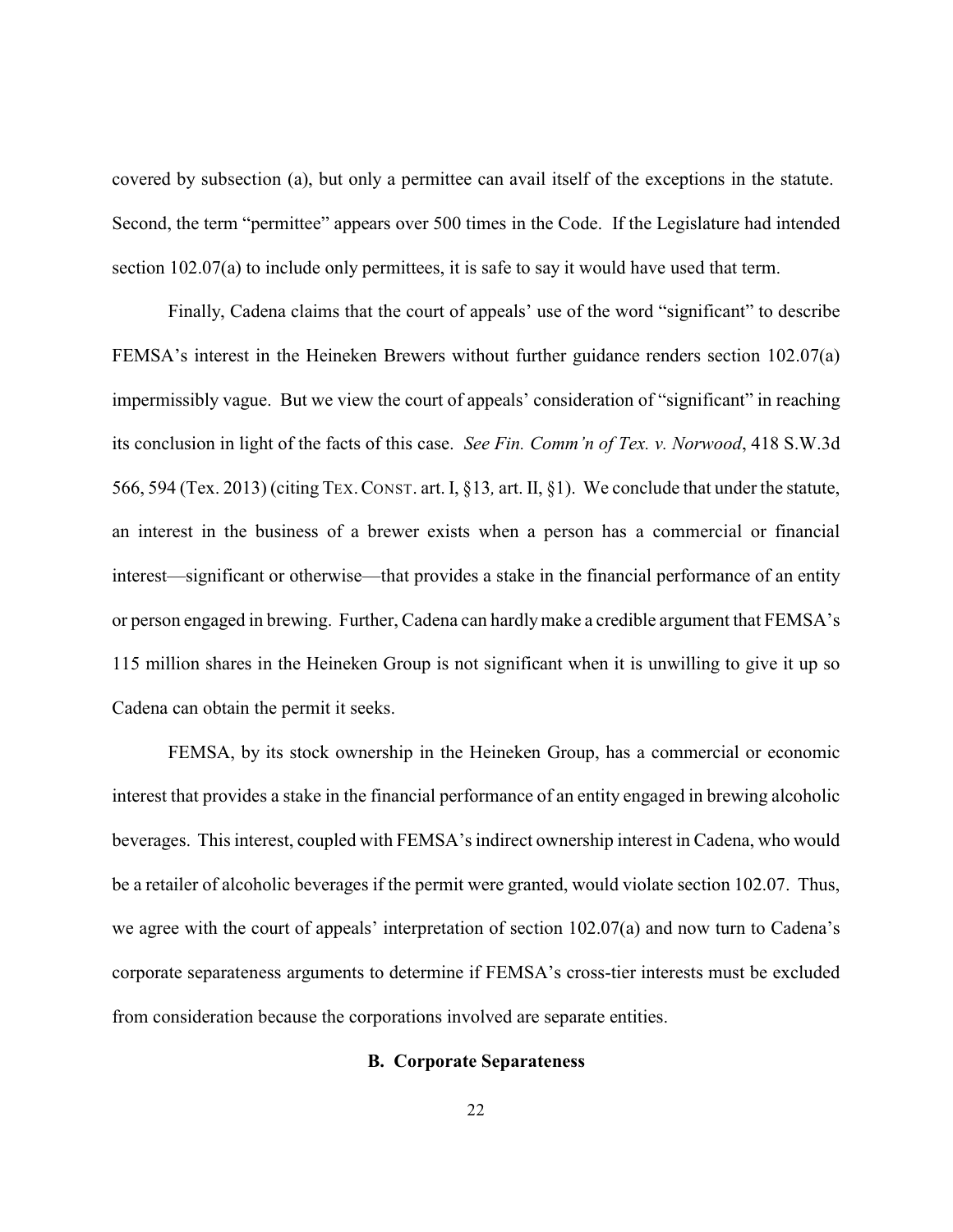Cadena argues that the doctrine of corporate separateness applies in the regulatory context and cannot be ignored in determining whether FEMSA has an interest in the business of the Heineken Brewers or a direct or indirect interest in the business of Cadena. Cadena cites cases holding that subsidiaries are distinct from parent companies because parent companies are simply shareholders that do not own an interest in the business of the companies in which they hold stock. Thus, Cadena argues the TABC erred by, in effect, piercing the corporate veils and imputing the Heineken Brewers', Cadena's, and each intermediate holding company's interests to FEMSA, absent evidence of abuse of the corporate form, or use of it to circumvent a statute. *See SSP Partners v. Gladstrong Invs. (USA) Corp.*, 275 S.W.3d 444, 451 (Tex. 2008).

While we have no dispute, generally, with Cadena's reading of the cases it references, we disagree with the application of the law it proposes. As the TABC points out, each of the cases Cadena cites regarding the principle of corporate separateness addresses that doctrine in the context of tort or contract liability, or other similar circumstances. *E.g.*, *Miles v. Am. Tel. & Tel. Co.*, 703 F.2d 193, 197 (5th Cir. 1983) (refusing to impose liability on parent company for tortious invasion of privacy); *SSP Partners*, 275 S.W.3d at 451–52 (refusing to hold subsidiary liable for parent company's failure to indemnify retailer); *S. Union Co. v. City of Edinburg*, 129 S.W.3d 74, 89 (Tex. 2003) (refusing to collapse corporate identity for taxing purposes); *BMC Software Belg., N.V. v. Marchand*, 83 S.W.3d 789, 799 (Tex. 2002) (refusing to collapse corporate separateness for jurisdictional purposes); *Castleberry v. Branscum*, 721 S.W.2d 270, 272 (Tex. 1986) (reinstating a jury finding on sham entity status and not allowing the corporate fiction to insulate individuals from their liability on the corporation's promissory note); *Gentry v. Credit Plan Corp. of Hous.*, 528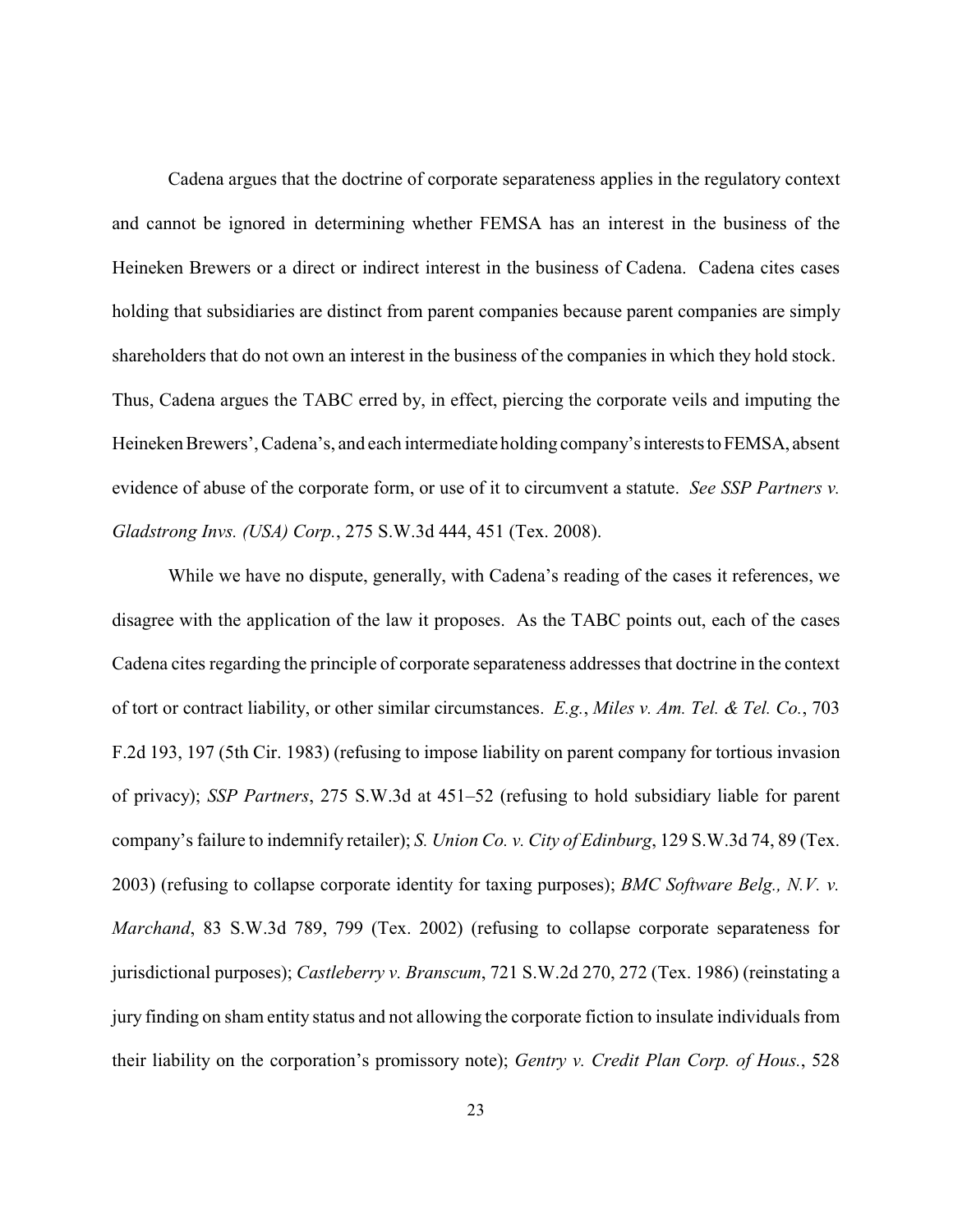S.W.2d 571, 573 (Tex. 1975) (affirming the principle of alter ego in tort liability); *Bell Oil & Gas Co. v. Allied Chem. Corp.*, 431 S.W.2d 336, 341 (Tex. 1968) (holding parent corporation not liable for contract obligations of affiliated corporation); *Auto. Mortg. Co. v. Ayub*, 266 S.W. 134, 135 (Tex. 1924) (holding that shares of stock in a corporation are entirely separate and distinct from the corporation's property); *but cf. R.R. Comm'n of Tex. v. Lone Star Gas Co.*, 844 S.W.2d 679, 690 (Tex. 1992) (upholding the separate corporate existence but because the Railroad Commission rule in question contemplated such, not because of common-law principles that would require that result).

But, as the TABC correctly points out, corporate separateness principles are different in the regulatory context. For example, in *Beneficial Financial Co. of Midland v. Miskell*, we were faced with a similar issue. 424 S.W.2d 482, 483–84 (Tex. 1968). Beneficial Financial Company of Midland was a wholly owned subsidiary of Beneficial Finance Company of Delaware. *Id.* at 483. Beneficial Delaware owned all of the stock in sixty Texas corporations that all held Regulatory Loan Licenses issued under the Texas Regulatory Loan Act of 1963. *Id.* When Beneficial of Midland filed an application for a Regulatory Loan License, it was denied because the Regulatory Loan Commissioner determined that the license would cause a violation of a provision of the Act that prohibited any person, "directly or indirectly, or through subsidiaries or holding companies, to hold or have an interest in more than sixty (60) licenses, the business thereof, or any interest in such license." *Id.* (citing Texas Regulatory Loan Act of 1963, 58th Leg., R.S., ch. 205, § 10(c), 1963 Tex. Gen. Laws 556, *revised by* Act of 1967 Revising the Texas RegulatoryLoan Act of 1963, 60th Leg., R.S., ch. 274, § 3.06(3), 1967 Tex. Gen. Laws 617).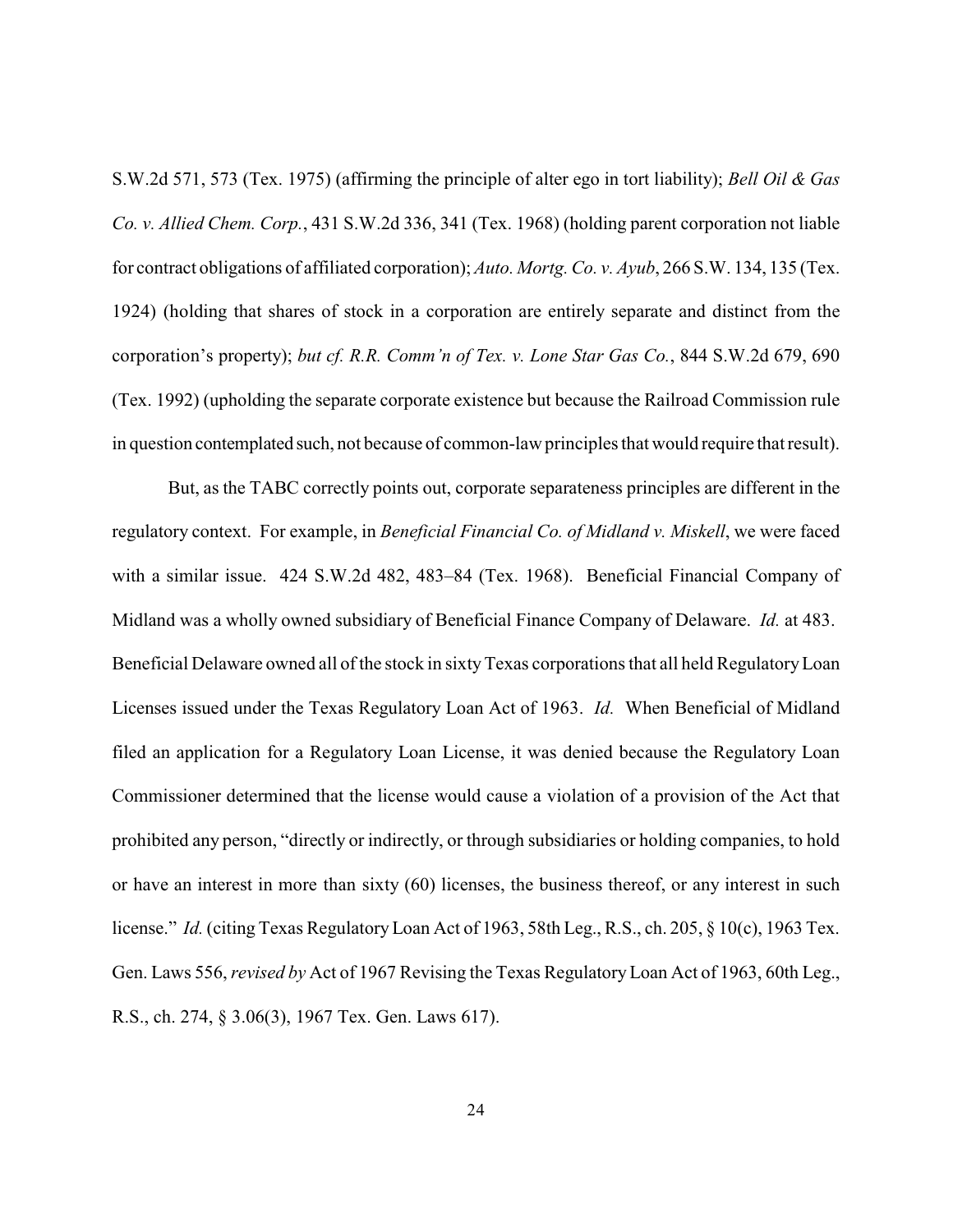In upholding denial of the application, this Court held that the statutory provision directed that "the corporate fiction separating the parent, Delaware Corporation, and its subsidiaries, the sixty-one Texas corporations—the stock of which is wholly owned by the parent corporation"—should be ignored in that situation. *Id.* at 484. The Court implicitly recognized that a statute could authorize regulatory agencies to look beyond the corporate veil. *See id.* Doing so prevents corporations from circumventing statutes and frustrating legislative intent by using a legislatively authorized corporate form to avoid a statute's reach and allow harms the Legislature set out to prevent. *See id.* The same rationale applies here. Cadena argues that *Miskell* is distinguishable because the statute at issue in that case included references to subsidiaries and holding companies. But the language in section 102.07(a) is sufficiently broad to encompass subsidiary corporate relationships. In our view, by enacting broad language providing that "no person who owns or has an interest in the business of a . . . brewer" may also have "a direct or indirect interest in the business of a . . . retailer," the Legislature intended that the TABC and courts look beyond corporate separateness status in enforcing the tied house provisions.

Cadena points to various attorney general opinions that it claims support its view. We do not find these persuasive for several reasons. First, the two most applicable opinions—the only two that discuss the tied house statutes—question whether the phrase "or the business thereof," in a now-repealed tied house statute, requires corporate separateness to be observed. But notably, both of these were issued before *Miskell* was decided. *Compare* TEX. ATT'Y GEN. OP. No. O-7039 (1946), *and* TEX.ATT'Y GEN.OP. No. O-4750 (1942), *with Miskell*, 424 S.W.2d at 484. Our holding in *Miskell* brings the Attorney General's reasoning into question. Second, courts are not bound by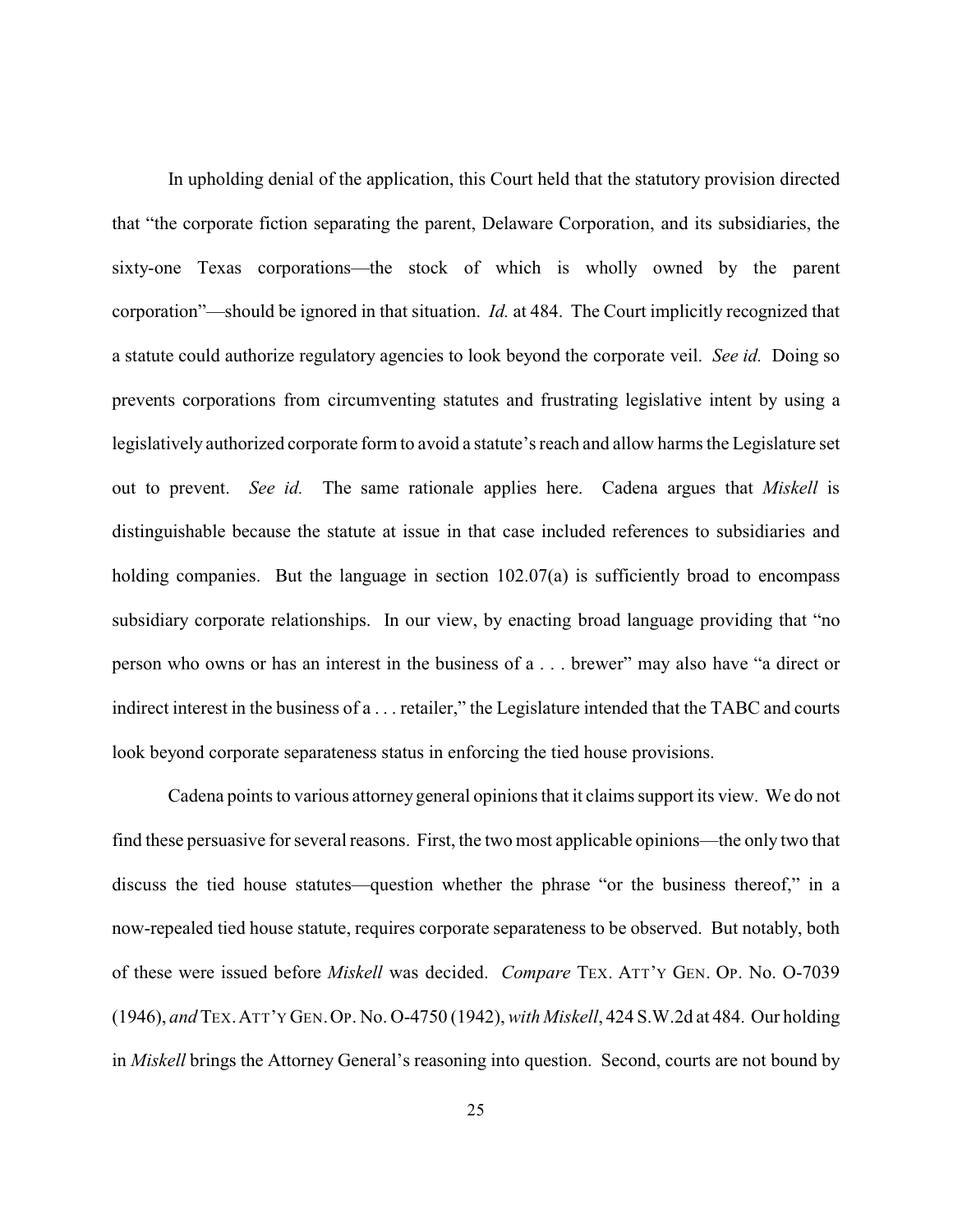attorney general opinions. *In re Smith*, 333 S.W.3d 582, 588 (Tex. 2011). Instead, we are bound by the principle outlined in *Miskell*: a statute, by its terms, controls an administrative agency's authority to ignore corporate separateness. 424 S.W.2d at 484. Even if the statutory language in the referenced attorney general opinions tracked the exact language in section 102.07(a), our interpretation of section 102.07(a)—and its reach—would still control. And as discussed above, section 102.07 is extremely broad and prohibits even attenuated interests so long as those interests are rooted in the financial performance of the entities in question. This is sufficient statutory authority to allow the TABC to look past the corporate fiction when enforcing this statute.

Cadena also argues that even if the statute permits the TABC to disregard corporate separateness, it does not have authority over FEMSA's interest. Rather, Cadena posits that the TABC's authority extends only to Cadena's interest, which does not violate section 102.07(a). Because the TABC has authority over the permit applicant, Cadena reasons, its authority does not extend to FEMSA or its interests. Cadena contends that allowing the TABC's exercise of authority to prevail in this case will give it authority over every person anywhere in the world with a remote financial interest in a permit holder. But this argument confuses both the power of the TABC and the reach of section 102.07(a).

Section 26.03(a) provides that the rules governing a wine and beer retailer's off-premise license are the same as those governing a retail dealer's off-premise license. TEX.ALCO.BEV.CODE § 26.03(a). If the TABC protests a permit application, the county judge holds a hearing. *Id.* §§ 61.31–.32. Various other provisions then give the county judge power to grant or refuse the application. *Id.* §§ 61.42–.44. Cadena points to the various statutes' use of "applicant" to prove that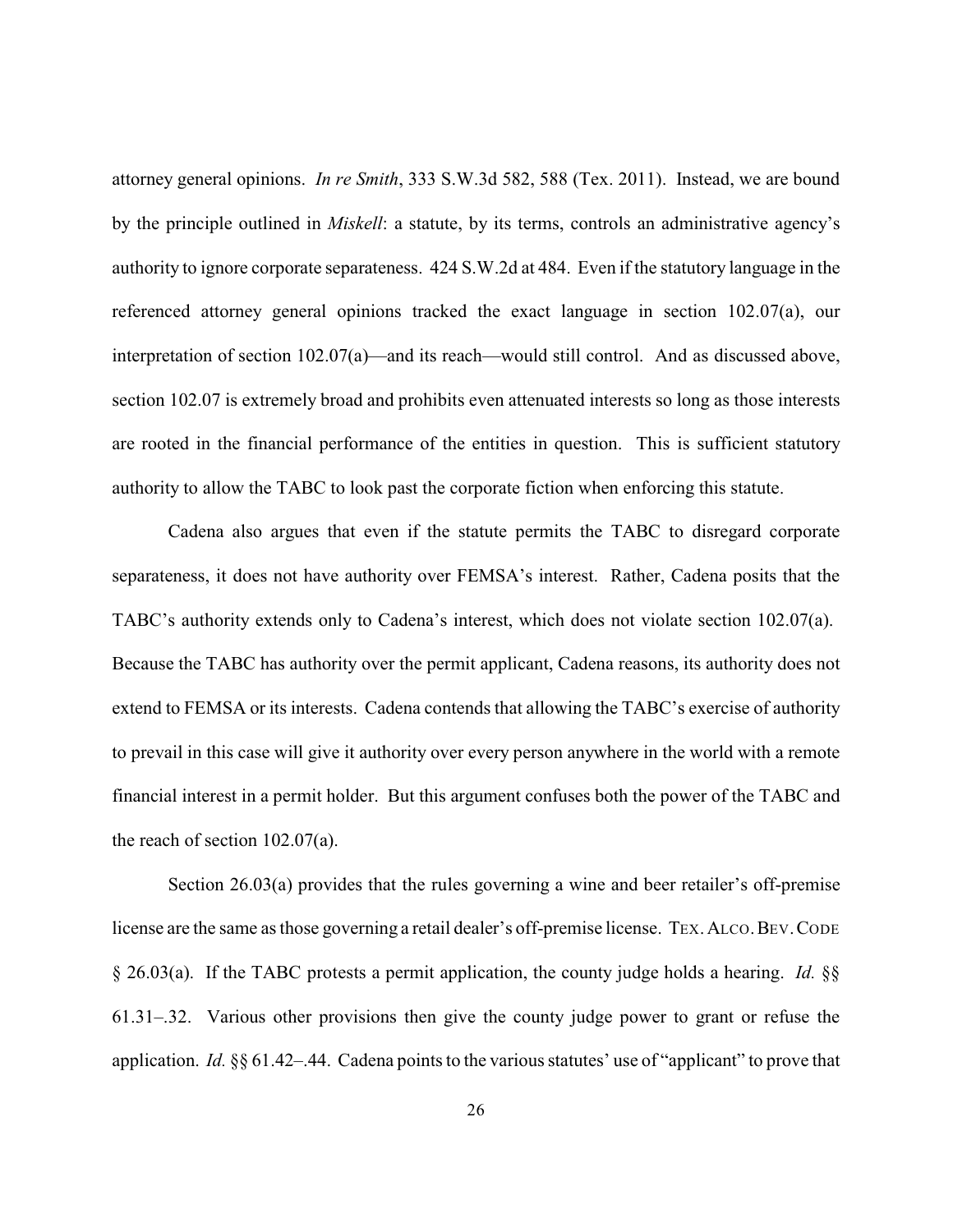the TABC and county judge's authority only extends to applicants. This is true. State agencies are statutory creatures and have no inherent authority other than those powers the Legislature expressly confers. *Tex. Mun. Power Agency v. Pub. Util. Comm'n of Tex.*, 253 S.W.3d 184, 192 (Tex. 2007); *Lakeshore Util. Co.*, 164 S.W.3d at 377. Section 61.43 only grants the TABC and the county judge authority to refuse an *applicant's* permit when granting it would cause the retailer to "conduct business in a manner contrary to law or in a place or manner conducive to a violation of the law." TEX. ALCO. BEV. CODE  $\S 61.43(a)(9)$ . But section 102.07(a), by its very terms, is much broader and applies to every person who meets the requirements to establish a prohibited interest. The Code gives the TABC authority to enforce provisions like 102.07(a) against permit applicants. Thus, if this permit were approved, the TABC would not have authority to force FEMSA to sell one of its interests in the retailing and manufacturing tiers based on 102.07(a). But the TABC does have authority, based on the power conferred by the Legislature, to reject Cadena's permit if granting it would cause Cadena to operate in a "manner conducive to a violation of the law." *See id.* Thus, we do not read 102.07(a) to provide the TABC with authority over every person who might have a prohibited interest.

In sum, the Code authorized the TABC to refuse to grant Cadena's permit application when granting it would have resulted in a violation of the tied house statutes. As it relates to this case, section 102.07(a)'s language permits the TABC to disregard the corporate separateness of entities when determining whether an entity has a cross-tier direct or indirect interest in the business of a retailer or an interest in the business of a brewer. FEMSA's indirect 100% ownership of Cadena provides it with an interest in the business of a retailer. Likewise, FEMSA's large stock ownership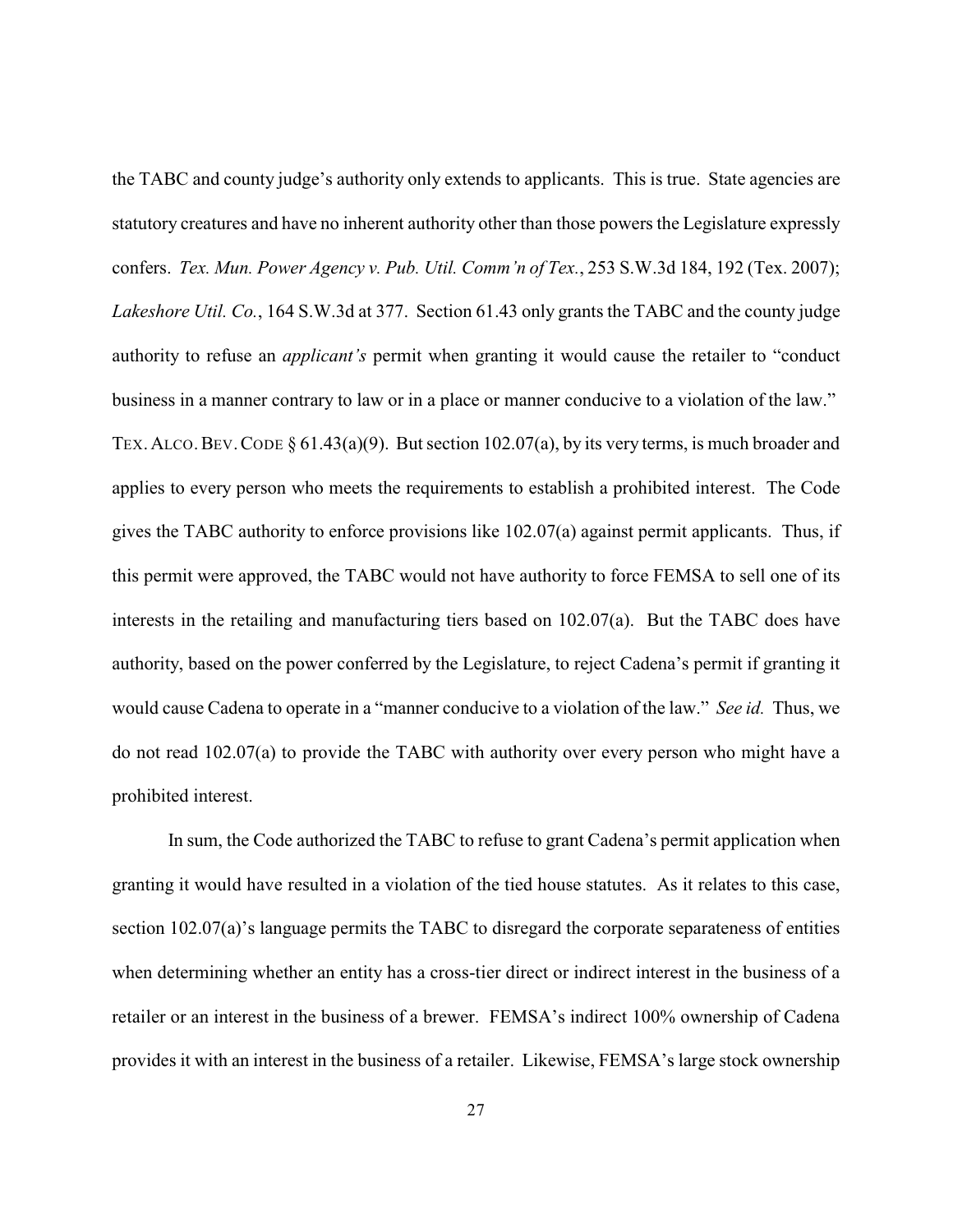and ability to appoint members to the board of directors in the Heineken Brewers' holding companies provides it with an interest in the business of a brewer. Thus, the TABC and county judge were acting within their authoritywhen they refused to grant Cadena's application for a permit upon finding that granting it would result in a violation of section 102.07(a).

## **C. Equal Protection**

Cadena claims its equal protection and due process rights were violated by the TABC's arbitrary and discriminatory refusal to grant it a permit. As evidence, Cadena references an expert report it introduced into evidence which reflects significant and pervasive cross-tier holdings by publicly traded companies throughout the State of Texas. Cadena argues that its expert report also proves that the State of Texas holds billions of dollars of cross-tier investments and is itself in violation of the tied house statutes.

In administrative proceedings, the "rudiments of fair play" must be observed. *Austin Chevrolet, Inc. v. Motor Vehicle Bd. & Motor Vehicle Div. of Tex. Dep't of Transp.*, 212 S.W.3d 425, 438 (Tex. 2006) (quoting *Office of Pub. Util. Counsel v. Pub. Util. Comm'n*, 185 S.W.3d 555, 576 (Tex. App.—Austin 2006, pet. denied)). An administrative "licensing authority acts arbitrarily and unlawfully if it treats similarly situated applicants differently without an articulated justification." *Id.* To establish an equal protection claim, a deprived party must show (1) it was treated differently from other similarly situated persons, and (2) no reasonable basis exists for the disparate treatment. *See City of Cleburne v. Cleburne Living Ctr.*, 473 U.S. 432, 439 (1985); *Mayhew v. Town of Sunnyvale*, 964 S.W.2d 922, 939 (Tex. 1998). Cadena fails to meet the first element.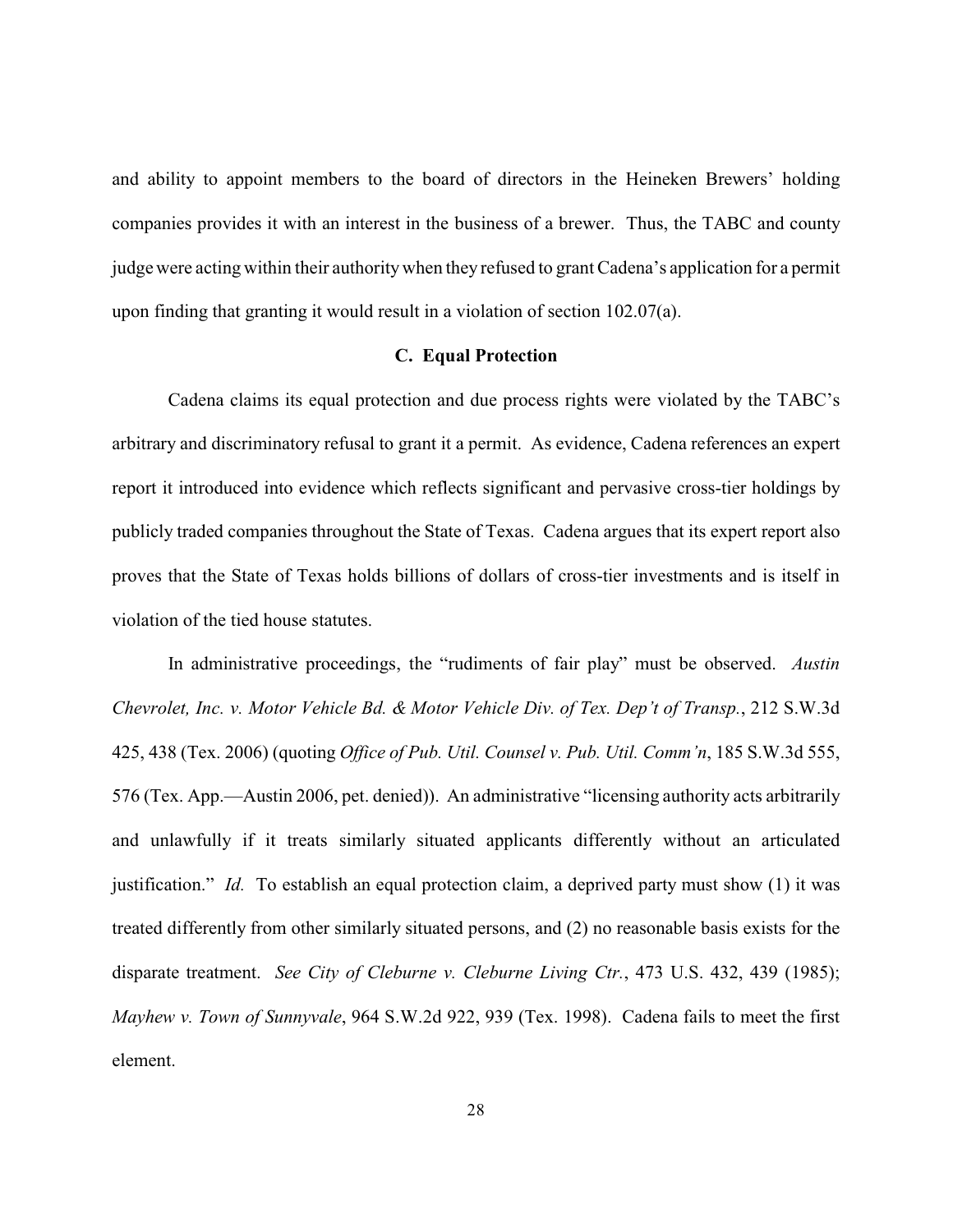While Cadena points to evidence that cross-tier holdings are pervasive across the State, it does not show that any of the entities involved are similarly situated to itself. The primary evidence of overlapping ownership is the expert report submitted during the hearing before the county judge. The report is based on a review of the portfolios of four Texas Public Pension Funds and the defined contribution and benefit plans of publicly traded companies in the alcohol retailing and manufacturing industries. The experts reported that each Texas Public Pension Fund had cross-tier ownership interests totaling over \$5 billion in the aggregate. According to the report, the State of Texas is a licensed retailer of alcoholic beverages through several state universities, which ostensibly causes it to be in violation of the tied house statutes because of the interest it holds in the manufacturing tier through the Texas Pension Funds. The report also provides evidence of significant indirect overlapping ownership, most often through mutual funds that own equity in alcohol-related companies, as well as direct overlapping ownership in multiple tiers by the defined retirement and benefit plans.

Despite the significant overlapping interests, the expert report does not provide evidence of any applicants that are similarly situated to Cadena. Each of the entity's cross-tier interests in alcoholic-beverage-related companies as outlined by the expert report is demonstrably and qualitatively different from those of Cadena, FEMSA, the Heineken Group, and its brewers. First, with respect to the defined employee contribution and benefit plans' cross-tier ownership, Cadena does not point to any entities holding cross-tier stakes that come close to FEMSA's multi-million share interest in the Heineken Group. Second, mutual fund managers generally have a duty to diversify the fund's portfolio. *See* RESTATEMENT (THIRD) OF TRS. § 227 cmt. m (AM. LAW INST.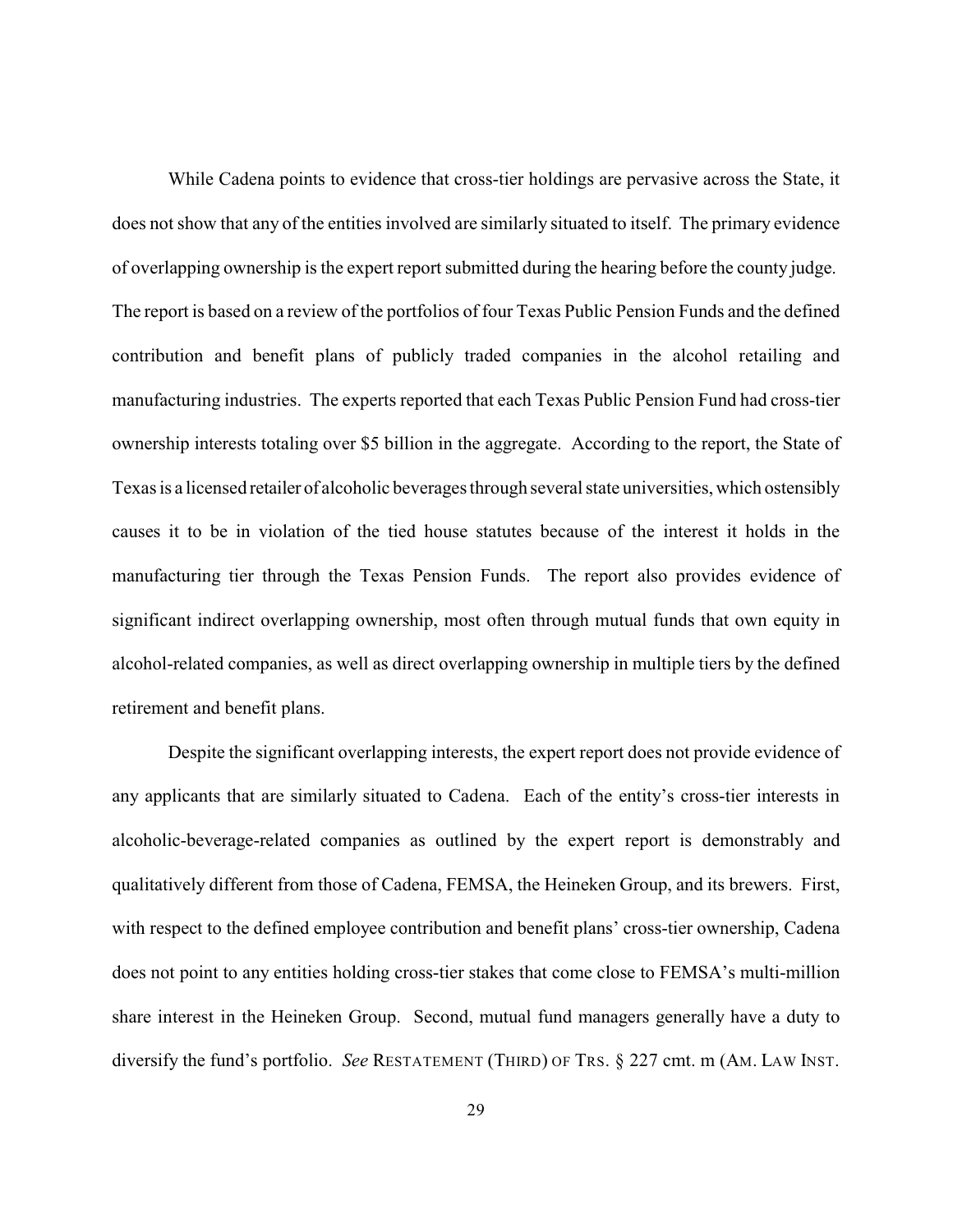1992) ("[A] vast array of pooled investment vehicles are now available to investors . . . includ[ing] the shares of mutual funds . . . [, which] offer trustees diversified holdings . . . ."). FEMSA, of course, has not been shown to have such a duty and nothing suggests it would. And the Texas Public Pension Funds are heavily regulated statutorily created entities. *See* TEX. GOV'T CODE §§ 811.001–815.515 (Employees Retirement System of Texas); *id.* §§ 821.001–830.205 (Teacher Retirement System of Texas); TEX. EDUC. CODE §§ 43.001-.020 (Texas Permanent School Fund); *id.* §§ 66.01–.84 (Permanent University Fund). And the Texas Constitution caps the Permanent University Fund's security investments in a single corporation at 1% and stock ownership of a single corporation at 5%. TEX. CONST. art. VII, § 11a. In contrast, FEMSA is a non-governmental corporation with a far greater interest in both the Heineken Group and its subsidiaries—culminating in its indirect 100% ownership of Cadena—than the cap that the Texas Constitution places on the Permanent University Fund's investments.

The court of appeals determined that denial of Cadena's application was not an equal protection violation "because there is no evidence that the TABC has granted a permit or license to an applicant with a similarly significant cross-tier investment interest." 449 S.W.3d at 172. We agree. Although Cadena provides evidence that some entities have cross-tier holdings—both public entities and state pension funds—it provides no evidence that any of them are in a situation significantly, or even materially, similar to Cadena's. *See Mayhew*, 964 S.W.2d at 939; *see also City of Dallas v. Jones*, 331 S.W.3d 781, 787 (Tex. App.—Dallas 2010, pet. denied). We agree with the court of appeals' determination that Cadena failed to establish an equal protection claim based on the TABC's treatment of its permit application.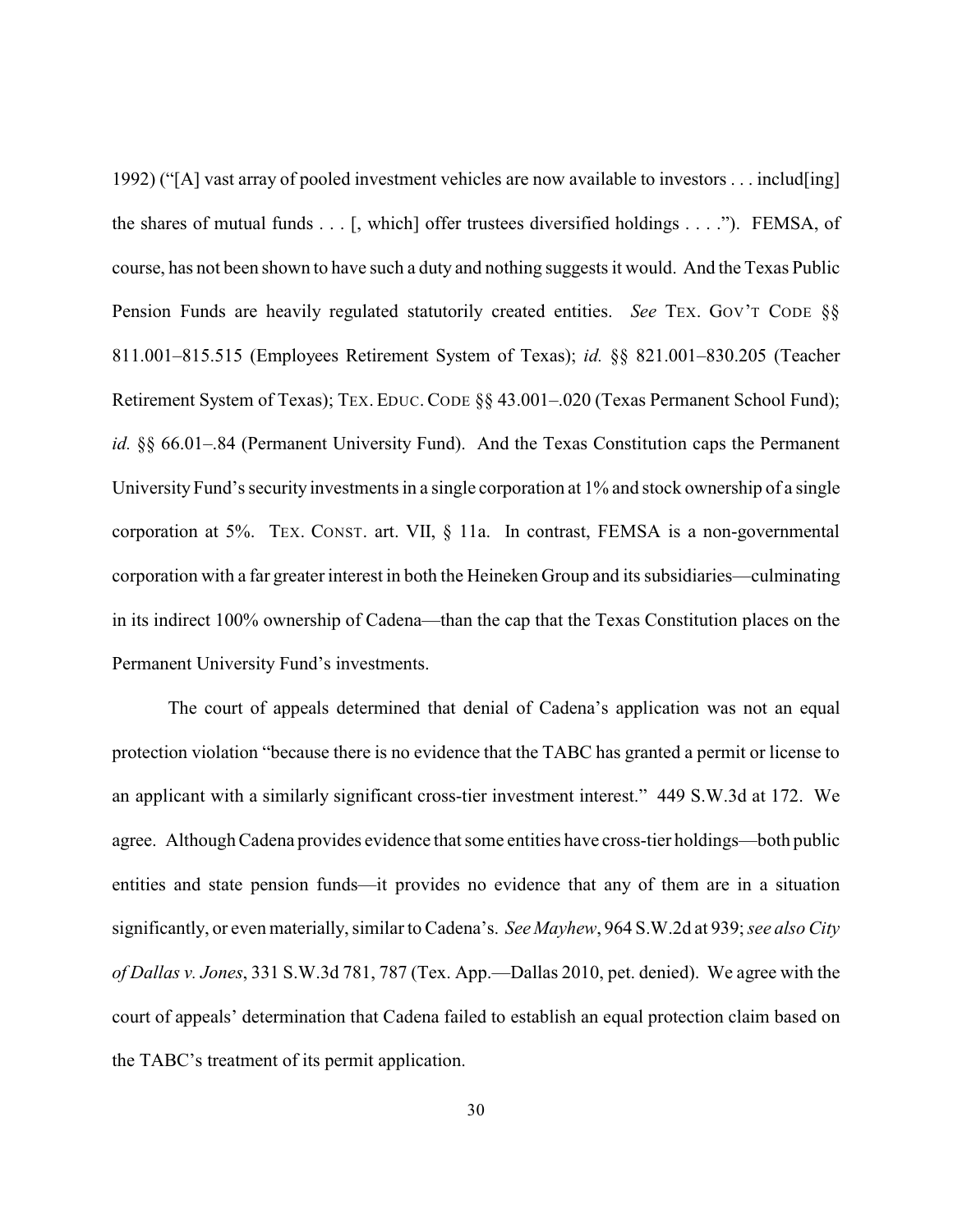#### **D. One Share Theory**

Finally, we come to the one share theory addressed by both the parties and the amici. The dissent and one share theory advocates argue that if the court of appeals' decision is upheld, the TABC will have unlimited discretion to reject a permit application based on the applicant's ownership of single shares of stock in two of the three tiers. The essence of the argument is that this would produce an absurd result and give the TABC unbridled discretion to suspend almost any permit or reject almost any application. The amici seek "clarity" regarding how much, if any, cross-tier ownership is permissible under the statutes.

We are not unsympathetic toward the industry's desire for clarity. But as was recently said in *Hall v. McRaven*, going beyond the limits of our jurisdiction "is no trifling matter." 508 S.W.3d 232, 250 (Tex. 2017) (Guzman, J., concurring). And our lack of jurisdiction to issue advisory opinions such as the amici seek could not be more certain. *Id.* at n.18; *Greene v. Farmers Ins. Exch.*, 446 S.W.3d 761, 767 (Tex. 2014); *Rusk State Hosp. v. Black*, 392 S.W.3d 88, 95 (Tex. 2012); *In re Gen. Elec. Co.*, 271 S.W.3d 681, 693 (Tex. 2008); *S. Tex. Water Auth. v. Lomas*, 223 S.W.3d 304, 307 (Tex. 2007); *Brooks v. Northglen Ass'n*, 141 S.W.3d 158, 164 (Tex. 2004); *Sw. Elec. Power Co. v. Grant*, 73 S.W.3d 211, 222–23 (Tex. 2002); *McAllen Med. Ctr. v. Cortez*, 66 S.W.3d 227, 232 (Tex. 2001); *Tex. Ass'n of Bus. v. Tex. Air Control Bd.*, 852 S.W.2d 440, 444 (Tex.1993); *see also* TEX.CONST. art. IV, §§ 1, 22 (empowering the attorney general, as part of the executive department of government, to issue advisory opinions to the governor and other officials); *Valley Baptist Med. Ctr. v. Gonzalez*, 33 S.W.3d 821, 822 (Tex. 2000) ("Under article II, section 1 of the Texas Constitution, courts have no jurisdiction to issue advisory opinions."). Addressing the one share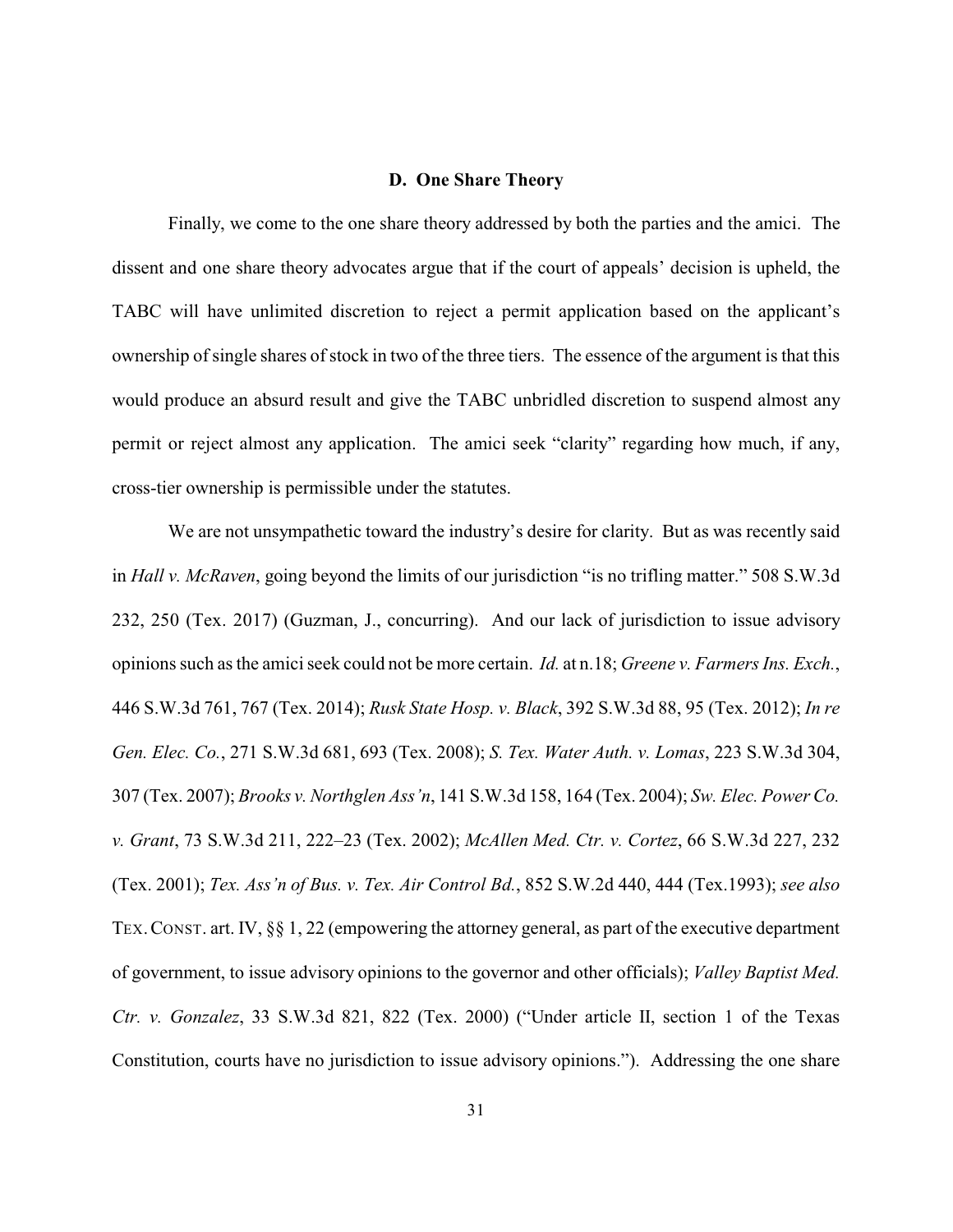issue head on would unquestionably be advisory in this case that is not about an application for a permit being denied because of one share of stock as the overlapping interest. This case is about FEMSA's 100% ownership of Cadena, its ownership of over 100 million shares of stock in the Heineken Group, and the resulting financial interests.

Cadena's application is about business. It is hard to conceive of a business enterprise that would refuse to divest itself of one share of overlapping stock in order to obtain a permit. And it is equally hard to conceive of the TABC expending the resources necessary to litigate a one-share cross-tier holding. But if it does happen, then the applicant will have opportunity to contest the TABC's decision based on the facts of that case and the statutes then in effect.

#### **E. Response to the Dissent**

Our role as a court is limited to determining legislative intent through the words the Legislature selected. The dissent's analysis and proposed result would significantly erode the Legislature's express mandate of strict separation between the three tiers of the alcoholic beverage industry, and would undermine the statutory construct designed to "assure the independence of the members of the three-tier system." TEX. ALCO. BEV. CODE § 102.75(c).

The dissent agrees that this case turns on the language "person who owns or has an interest in the business of a brewer," and that more specifically, it turns on the meaning of "an interest." In construing that language, the dissent does what we recently held to be error in *ExxonMobil v. Coleman*, \_\_\_ S.W.3d \_\_\_, \_\_\_ (Tex. 2017). That case concerned the construction of a provision in the Texas Citizens Participation Act (TCPA). *Id.* at . We reversed the court of appeals' judgment because it read language into the TCPA that narrowed its application. *Id.* at . What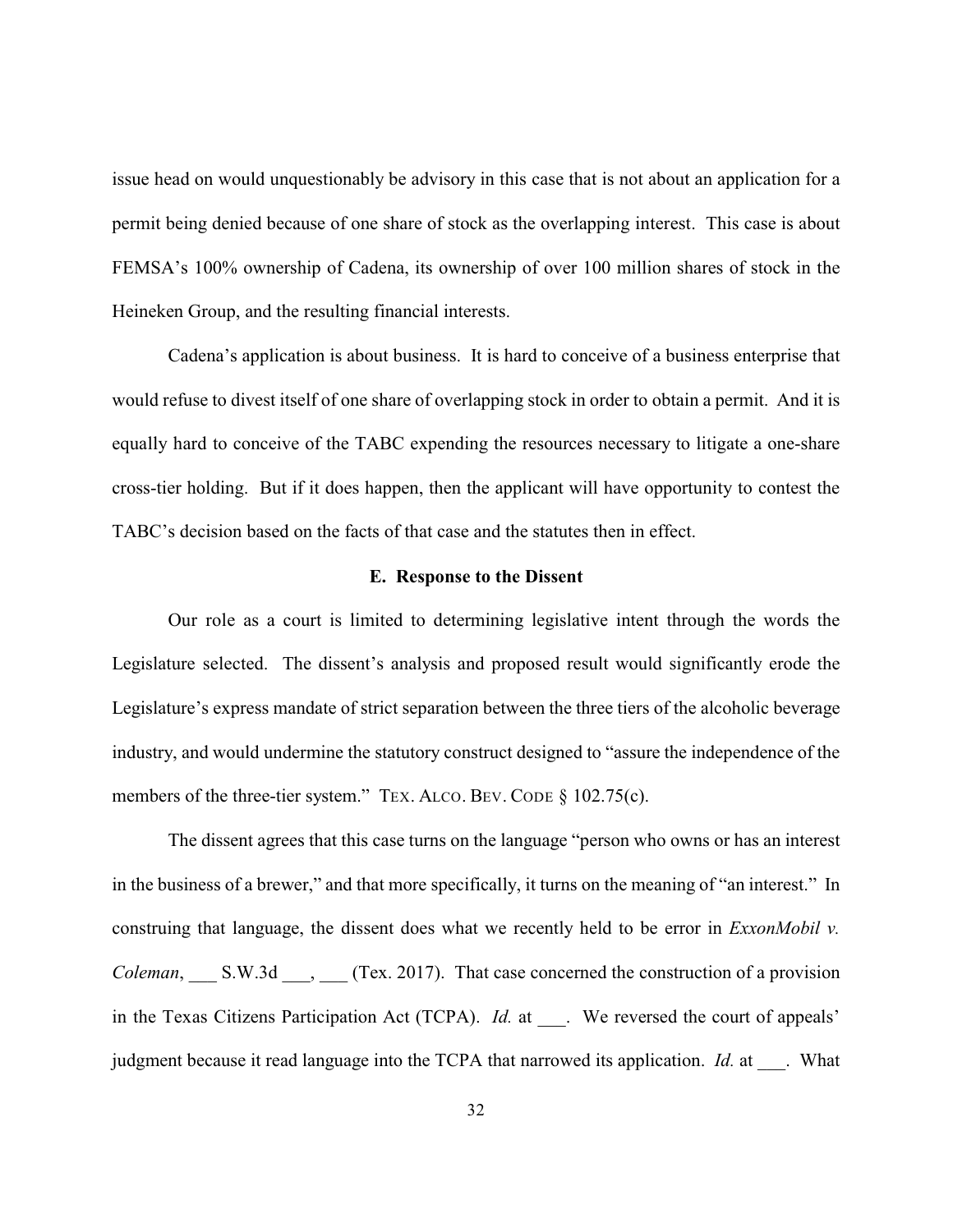we said there applies here. First, we recited the unremarkable, but foundational, principle that "[a] court may not judicially amend a statute by adding words that are not contained in the language of the statute. Instead, it must apply the statute as written." *Id.* at (alteration in original) (quoting *Lippincott v. Whisenhunt*, 462 S.W.3d 507, 508 (Tex. 2015)). Next, we noted that "the court of appeals improperly narrowed the scope of the TCPA by ignoring the Act's plain language and inserting the requirement that communications involve more than a 'tangential relationship' to matters of public concern." *Id.* at (citing *Lippincott*, 462 S.W.3d at 509 ("We presume the Legislature included each word in the statute for a purpose and that words not included were purposefully omitted.")). We expressly noted that "[e]ach of Coleman's arguments constitute[d] an effort to narrow the scope of the TCPA by reading language into the statute that is not there." *Id.* at \_\_\_. So it is here with Cadena's argument and the dissent's position.

In determining the plain language meaning of "interest," the dissent looks to legal and ordinary dictionaries in use at the time section 102.07(a)(1) was enacted. *Post* at \_\_\_. Those indicate that "interest" had a broad array of meanings. It "could mean anything from a mere concern or advantage to participation, a right, a share, or title." *Post* at \_\_\_. But rather than apply the presumption that the Legislature meant what it said and meant to use "interest" in its ordinary, broad sense, the dissent would narrow the meaning of the statute by adding words and engrafting into the statute a participation, control, or influence element that has no basis in the statutory language and is in direct contradiction of the express legislative directive regarding tied houses. It would significantly narrow the application of the statute. In essence, the dissent would manufacture a definition not found in the statute by adding words the Legislature did not enact.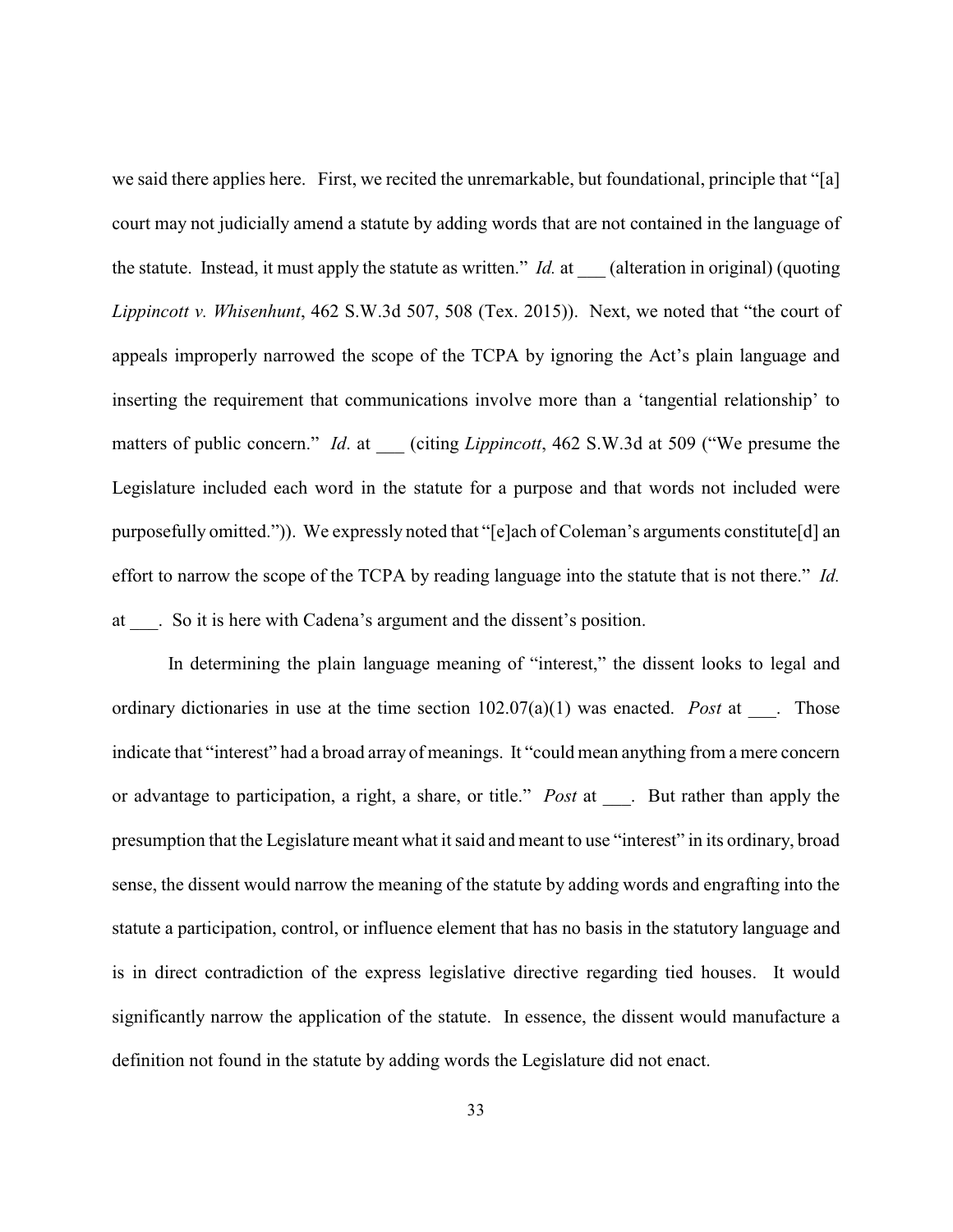The dissent further concludes that "'[i]nterest' must, then, mean something less than any interest, as the TABC maintains." *Post* at \_\_\_\_. It supports that statement by simply saying that the specific language at issue is narrower than the breadth of the Code as a whole. *See post* at \_\_\_. But this matter must be decided within the context of the Code as a whole, which is all about *prohibiting* tied houses. *See Cont'l Cas. Ins. Co. v . Functional Restoration Assocs.*, 19 S.W.3d 393, 398 (Tex. 2000). After all, if the Legislature did not intend the tied house statutes to *limit* what alcoholic beverage industry participants could and could not do, what purpose would the statutes serve? And for the dissent to say that a major part of the statutory scheme is narrower than the whole, without pointing to any basis in the statutory language, is disingenuous.

The dissent further says that its interpretation is the only one that renders the statute enforceable. *Post* at Fhat is another way of saying that our construction, and that of the court of appeals, which is the construction urged by the TABC, is absurd or nonsensical. Indeed, the dissent expressly says just that. *Post* at \_\_\_. We disagree. The dissent attempts to show absurdity bystating "the logicallyinescapable extension ofinterpreting 'interest' to mean *any* financial interest *is* the so-called single-share theory." *Post* at . It goes on to provide examples of the consequences of our reading of the statute. As discussed above, this Court is precluded by the Constitution from issuing advisory opinions. Advisory opinions are prohibited because they purport to bind future parties based on a "hypothetical injury," rather than "actual or imminent harm." *Tex. Air Control Bd.*, 852 S.W.2d at 444. While any court interpreting a statute should consider "the consequences that result from each possible interpretation," the dissent relies on consequences it conjures that transcend the boundaries of realistic situations. We presume "the Legislature is bound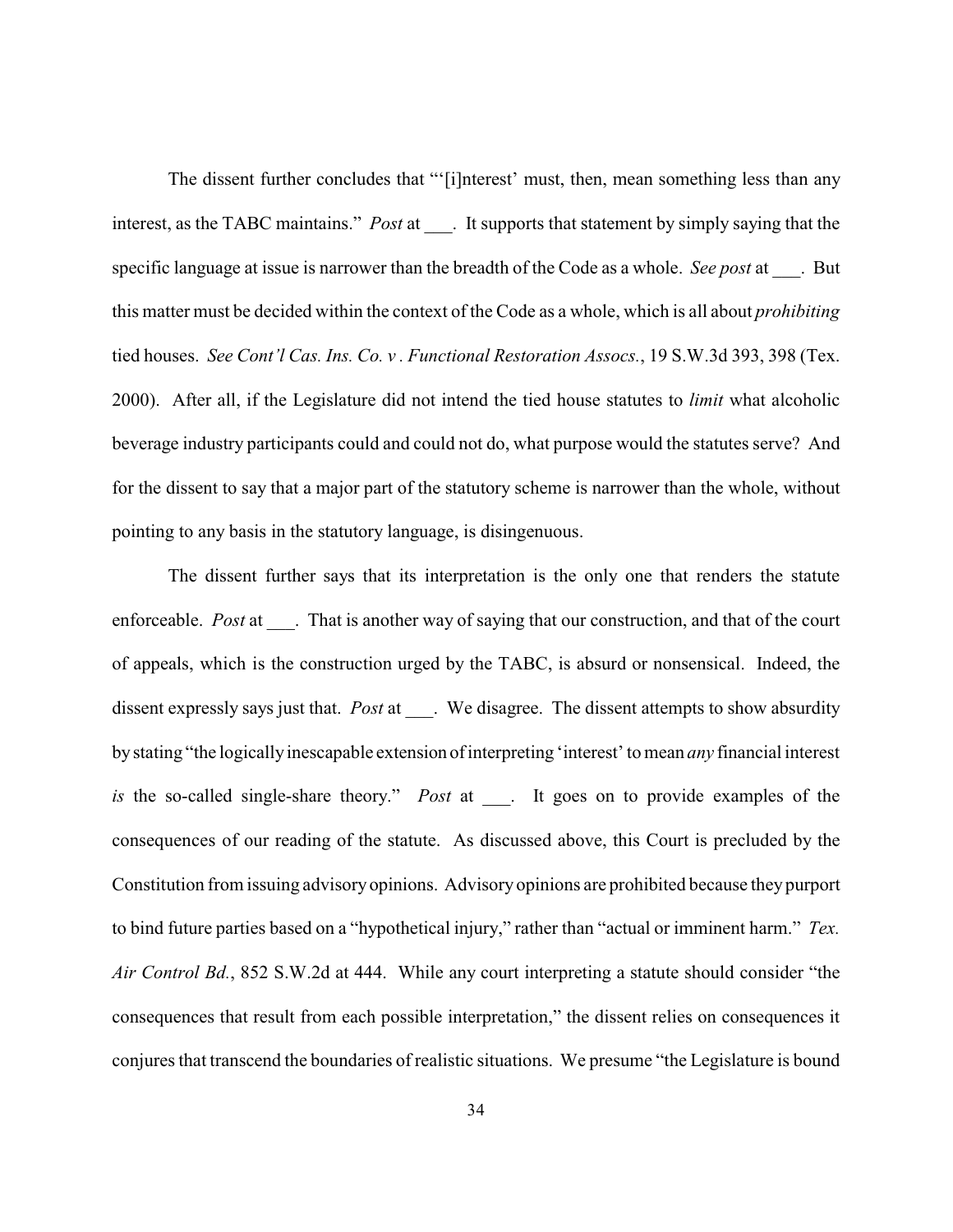to know the consequences" of its actions and only ask if "the Legislature intended those consequences." *Cf. City of Desoto v. White*, 288 S.W.3d 389, 395 (Tex. 2009). In this case, the Legislature provided a broadly inclusive statute but pared its reach by leaving its enforcement to the TABC. The TABC, an administrative agency, is afforded a great deal of discretion and deference. *See State v. Malone Serv. Co.*, 829 S.W.2d 763, 767 (Tex. 1992). Indeed, that we are only now interpreting this statute for the first time—more than eighty years after it was enacted—suggests that the TABC has to date reasonably and effectively used that discretion and avoided pursuing the attenuated scenarios that trouble the dissent.

We recognize that under our interpretation, there likely are or will be violations of section 102.07 that will not come to light. But that does not render the statute meaningless or incapable of being enforced. There is a difference between enforceability and perfect enforceability. Experience teaches that no regulatory or police agency has the resources to enforce every statute against every violation. But laws against speeding, jaywalking, even murder, are not invalid because they are not perfectly enforceable. And it is not for courts to undertake to make laws "better" by reading language into them, absent the necessity to do so to effect clear legislative intent or avoid an absurd or nonsensical result that the Legislature could not have intended. *Union Carbide Corp. v. Synatzske*, 438 S.W.3d 39, 52 (Tex. 2014). That is not the circumstance here.

## **IV. Conclusion**